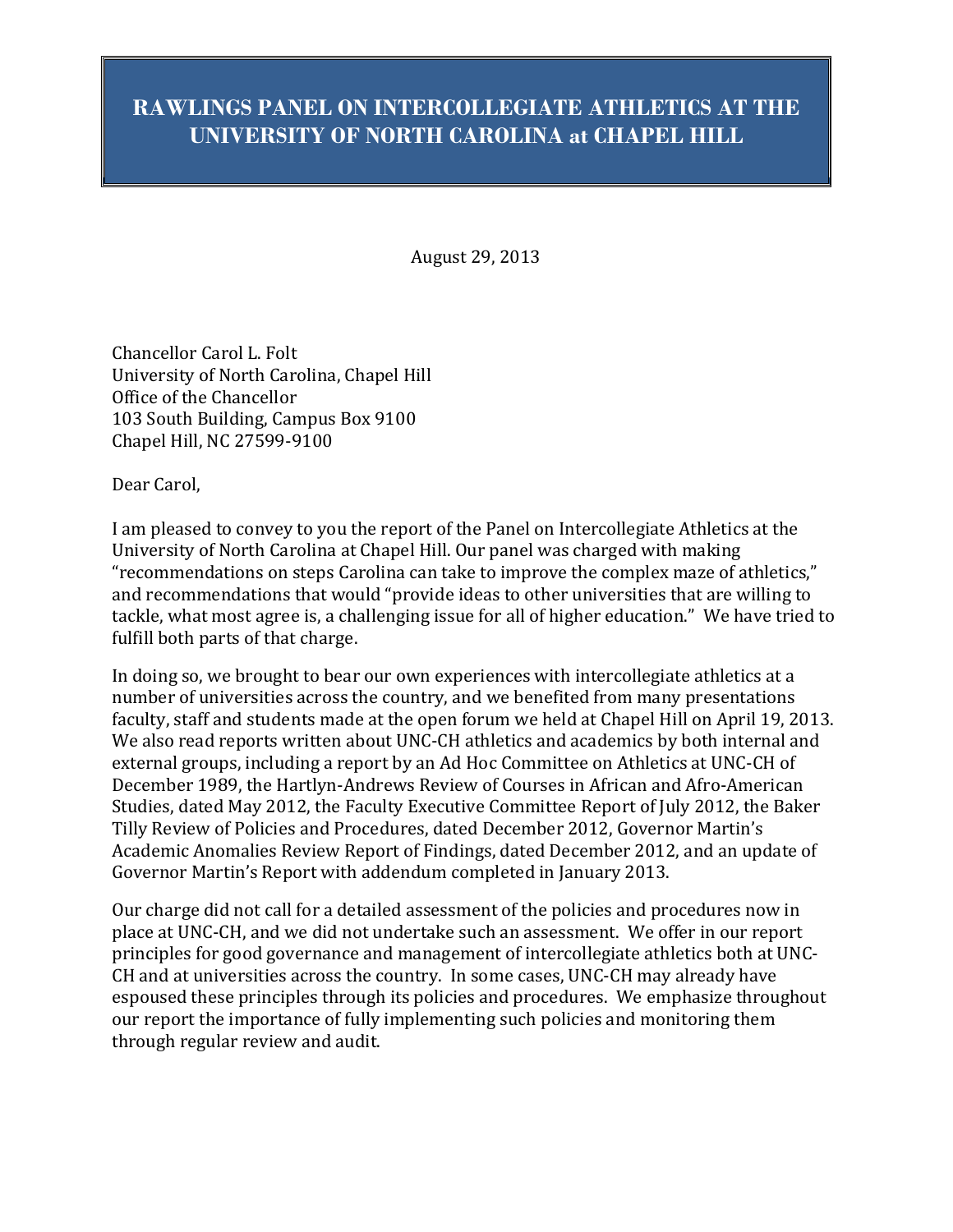We applaud the steps taken by UNC-CH to review candidly and in detail the problems that have occurred in the past several years in this domain, and to address them forthrightly. We also hope that UNC-CH will consider taking a leading role in addressing the need for reform of intercollegiate athletics nationally. As a prominent public research university with a major athletics program, UNC-CH is in an excellent position to do so.

Yours sincerely,

Jim Delany Patricia Goodson Robert Malekoff Amy Perko Hunter Rawlings, Chair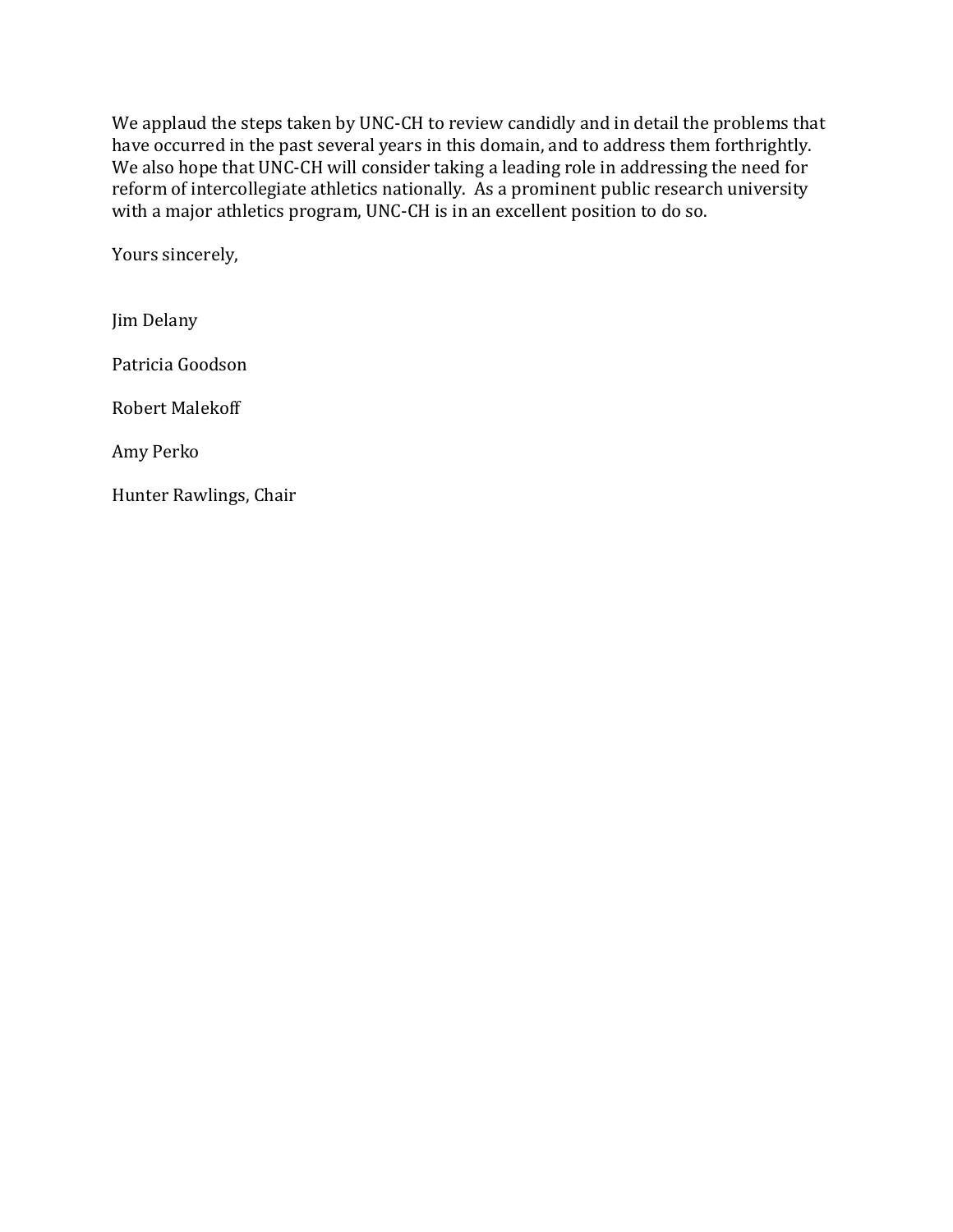# **RAWLINGS PANEL ON INTERCOLLEGIATE ATHLETICS AT THE UNIVERSITY OF NORTH CAROLINA at CHAPEL HILL**

## **Statement by Hunter Rawlings on the release of the report of the Rawlings Panel on Intercollegiate Athletics at the University of North Carolina at Chapel Hill**

Today our panel is releasing its report requested by then-Chancellor Holden Thorp in March of this year. We wish to thank the many members of the UNC-CH community who participated in the public forum we held on April 19 to discuss issues of academics and athletics at Chapel Hill. We also appreciate the cooperation and help given to us by the Chancellor's and Athletics Director's offices at Chapel Hill throughout our work.

We address in this report academic/athletics issues not only at UNC-CH, one of the country's strongest research universities, but at universities throughout the United States, all of which are grappling with the rewards and risks of conducting major athletics programs in the current era. We recognize the difficulties inherent in maintaining the right balance between academic values and big-time athletics, and we offer recommendations designed to help universities find that balance.

The fundamental premise for our recommendations is that institutions of higher learning exist primarily to teach students and to conduct research; all else, including athletics, is secondary. American research universities, among which UNC-CH is a prominent leader, are now the best in the world, and they derive their stature from the quality of teaching and research they conduct. It is possible, we believe, to maintain that quality while also offering intercollegiate athletics programs that are themselves of high quality and integrity and visibility, but this combination of academic and athletic excellence requires strong values and rigorous oversight by university administrators and faculty.

We hope this report will be of assistance to UNC-CH and other universities as they confront these challenges, and we make our recommendations in that spirit.

September 3, 2013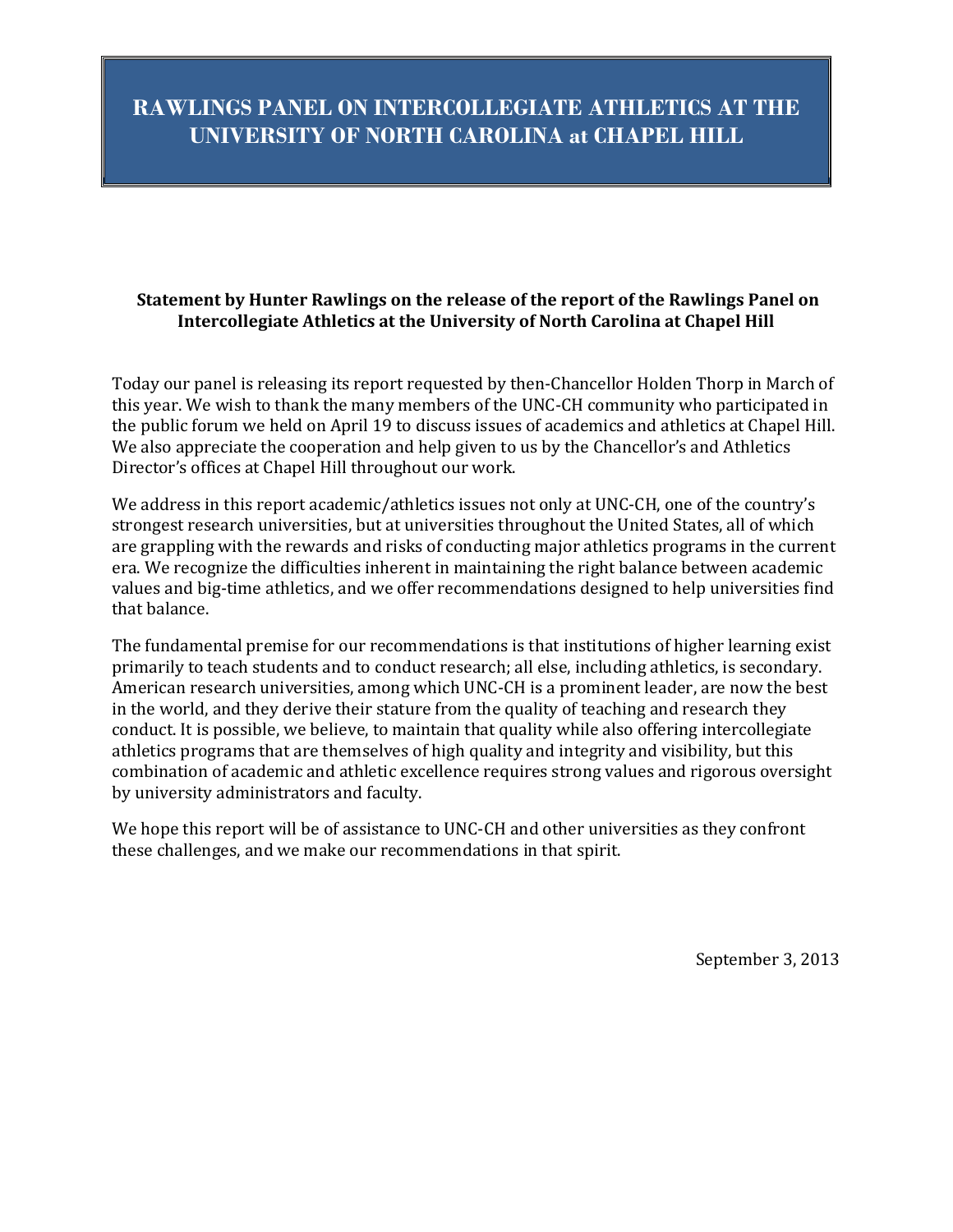# **RAWLINGS PANEL ON INTERCOLLEGIATE ATHLETICS AT THE UNIVERSITY OF NORTH CAROLINA at CHAPEL HILL**

# *REPORT OF THE RAWLINGS PANEL ON INTERCOLLEGIATE ATHLETICS AT THE UNIVERSITY OF NORTH CAROLINA at CHAPEL HILL*

In March of 2013 Chancellor Holden Thorp sent the following official charge to this panel:

### **Panel on the Role of Athletics in the Life of the University**

At the recommendation of the Faculty Executive Committee of the University of North Carolina at Chapel Hill, Chancellor Holden Thorp has asked a panel of distinguished leaders in higher education and athletics to make recommendations about the role of athletics in the life of the University.

The issues that UNC-Chapel Hill faced are not unique, and it is our hope that other universities can benefit from the work of this panel. We want to affirm the important role that athletics plays in the life of the University, but also to acknowledge that the relationship is complicated and requires continued vigilance to remain healthy. The panel is charged to make recommendations on steps Carolina can take to improve the complex maze of athletics. Recommendationsshould also provide ideas to other universities that are willing to tackle, what most agree is, a challenging issue for all of higher education.

#### **Panel Membership:**

Hunter Rawlings, Chair. President of the Association of American Universities (AAU)

Amy Perko. Executive Director of the Knight Commission on Intercollegiate Athletics

Jim Delany. Commissioner of the Big Ten athletic conference

Robert Malekoff. Associate Professor and Chair of the Sport Studies Department at Guilford College

Patricia Timmons-Goodson. Former Associate Justice of the North Carolina Supreme Court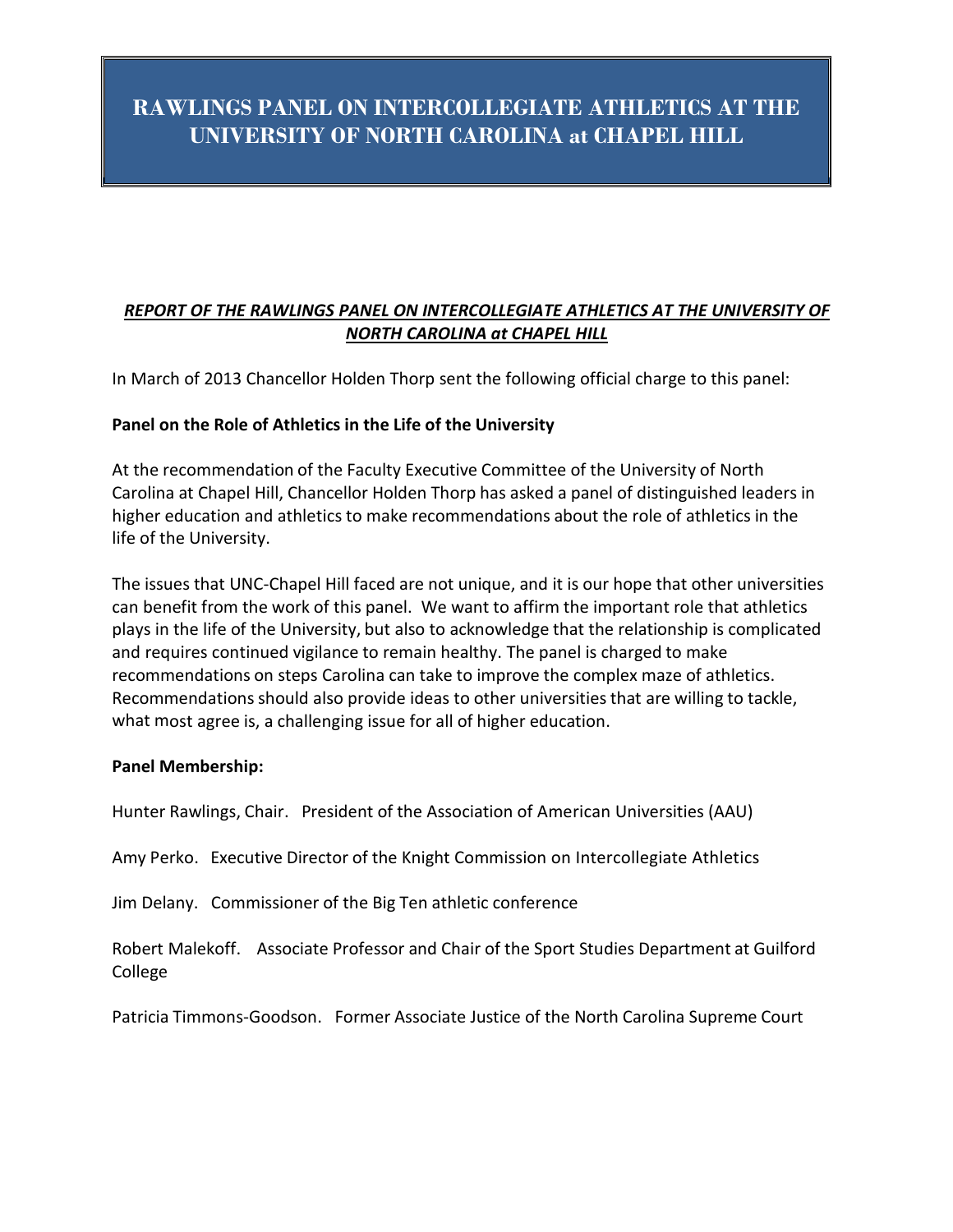### **Introduction**

The decision to call for this panel followed several years of well-publicized scandals in the intercollegiate athletics programs at UNC-CH, and extensive investigations of those scandals by internal and external committees. Unfortunately, such problems are now common across the landscape of universities engaging in Division I athletics, and a number of those universities have suffered extensive damage to their reputation as a result. Presidents and chancellors, coaches and athletic directors have been forced to retire or resign, and institutional integrity has come into question.

As a result, the panel believes its charge calls for substantial recommendations. We make our recommendations primarily to the administration and faculty of UNC-CH, but we are fully cognizant of the national context for this report, and we make several suggestions we hope other universities will note and consider. We are convinced that, because of its academic stature and athletic success, UNC-CH can take a leading role in improving the domain of intercollegiate athletics nationwide, first by establishing model programs that incorporate new approaches, and second by catalyzing change among peer institutions.

We note, for example, that UNC-CH's Athletics Department has published a forward-looking strategic plan entitled "Carolina Leads." In that plan, the Department aspires, among other things, to "align our operations to fulfill the mission of the University," to "achieve a top 3 academic finish in the conference and a top 10 finish nationally in each sport," to "define and respect the importance of athletics within public research universities," and to "operate in a transparent manner so that the university community is informed about decisions that are made within Carolina Athletics." These are worthy objectives that demonstrate the Athletics Department's recognition of its role within the broader university community.

In addition, we have learned that the new university leadership is bringing a fresh perspective to evaluating academic support systems for student/athletes. The Provost James W. Dean Jr. and the Athletics Director Bubba Cunningham will lead a campus working group that will develop a rigorous and transparent set of processes and metrics for this evaluation and for fostering academic success for all student/athletes during their time at UNC-CH.

We also note a [report](http://tinyurl.com/ndc5fco) written in 1989 by an Ad Hoc Committee on Athletics at UNC-CH composed of faculty members. This report called for a number of reforms in intercollegiate athletics such as reducing the number of competitive events engaged in by teams, limiting the time required of students in their sports to a maximum of 30 hours per week, eliminating spring football practice, making freshmen ineligible for varsity competition, limiting varsity eligibility to three years, and making coaches accountable for the regular academic progress of their student-athletes. In addition, the report recommended that "the Educational Foundation at UNC-CH (known as the Rams Club) present its annual budget to the chancellor for his review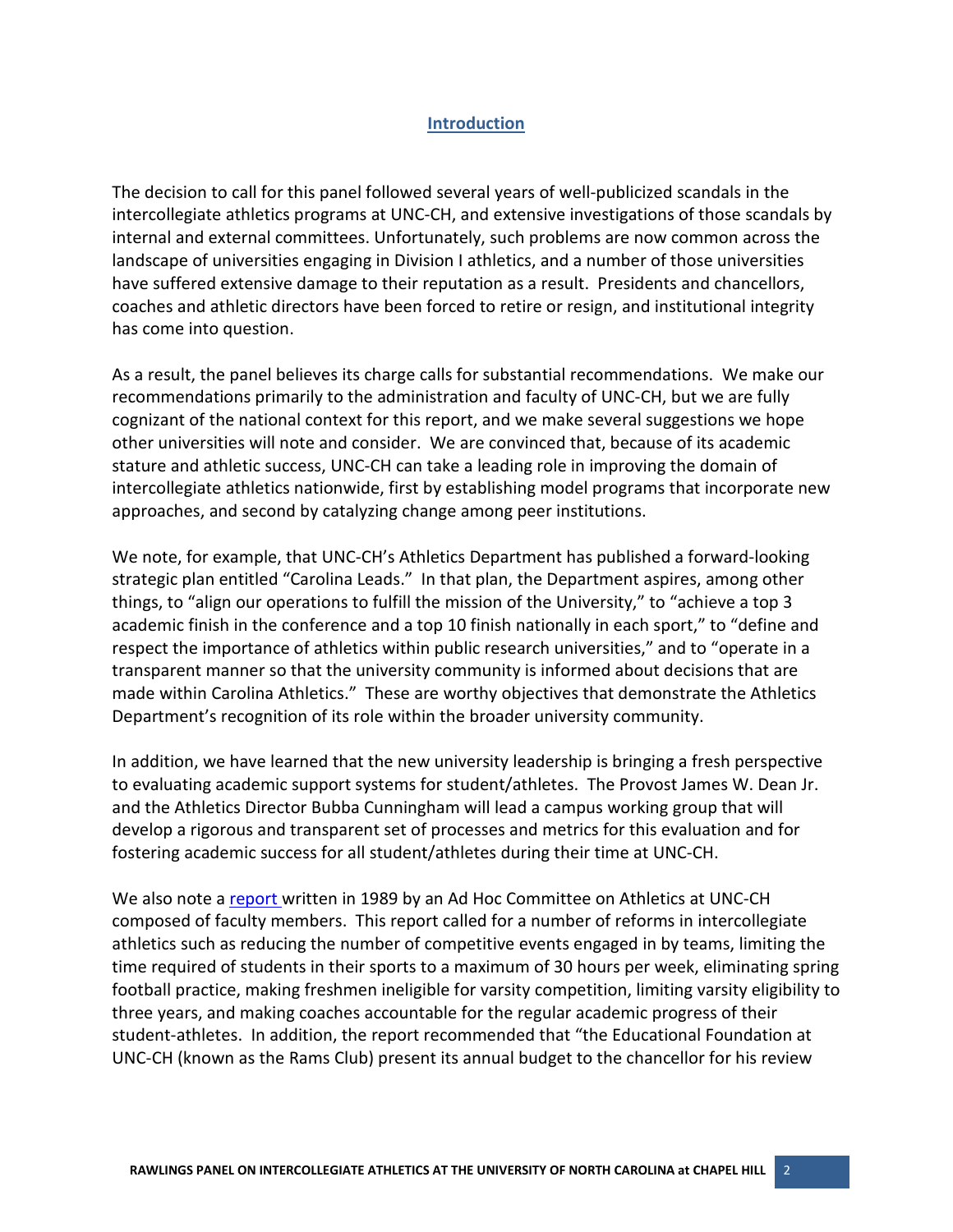and endorsement," and that the "financial statements and budgets of the Educational Foundation should be open to the public."

A few of these recommendations for national reform have been partially implemented over the ensuing 23 years, most have not been adopted at all, and in some cases universities and the NCAA have moved in the opposite direction. Many of the problems now afflicting intercollegiate athletics across the country stem from failure to adopt such reforms.

It is also critical to recognize current challenges in the national intercollegiate athletics environment for programs like UNC-CH. This environment includes a potential class-action lawsuit that claims that athletes should have greater access to generated revenues. It is an environment in which the ACC along with other leading conferences, has called for major changes in the NCAA structure, its governance and its operations, and an environment in which landmark media deals by the ACC and four other conferences have created a revenuegenerating capacity that rivals that of major professional sports leagues. The environment creates even greater pressure for UNC-CH and other leading universities to consider new approaches that will improve the integrity and operation of intercollegiate athletics. This panel hopes that UNC-CH and other leading universities in the U.S. will give consideration to the recommendations contained in this report as a means of addressing the problems and risks inherent in intercollegiate athletics in 2013.

#### **Premises for Recommendations**

We base our recommendations upon the following premises:

Institutions of higher learning exist primarily to discover and to disseminate knowledge; winning sporting events is peripheral to those basic missions. As a result, a university's athletics program must fit within the context of its core missions, and in no way violate them. Herein lies the principal challenge of intercollegiate athletics, since an institution's desire to win must always be balanced against the core interests of the institution as a whole. Maintain the integrity of the fundamental missions, and the model works. Fail to maintain integrity and the potential exists for the model to fail, and to cause serious damage to the institution.

"Student/athletes" are students first, athletes second. Students admitted to the university should, without exception, be capable of earning a degree at the university. It is every student's responsibility to work hard academically to earn a degree; it is the university's responsibility to assist all students, particularly less-well-prepared students, in that endeavor. Given the serious risks to their integrity and reputation posed by big-time college athletics, universities must maintain close oversight over their intercollegiate athletics programs.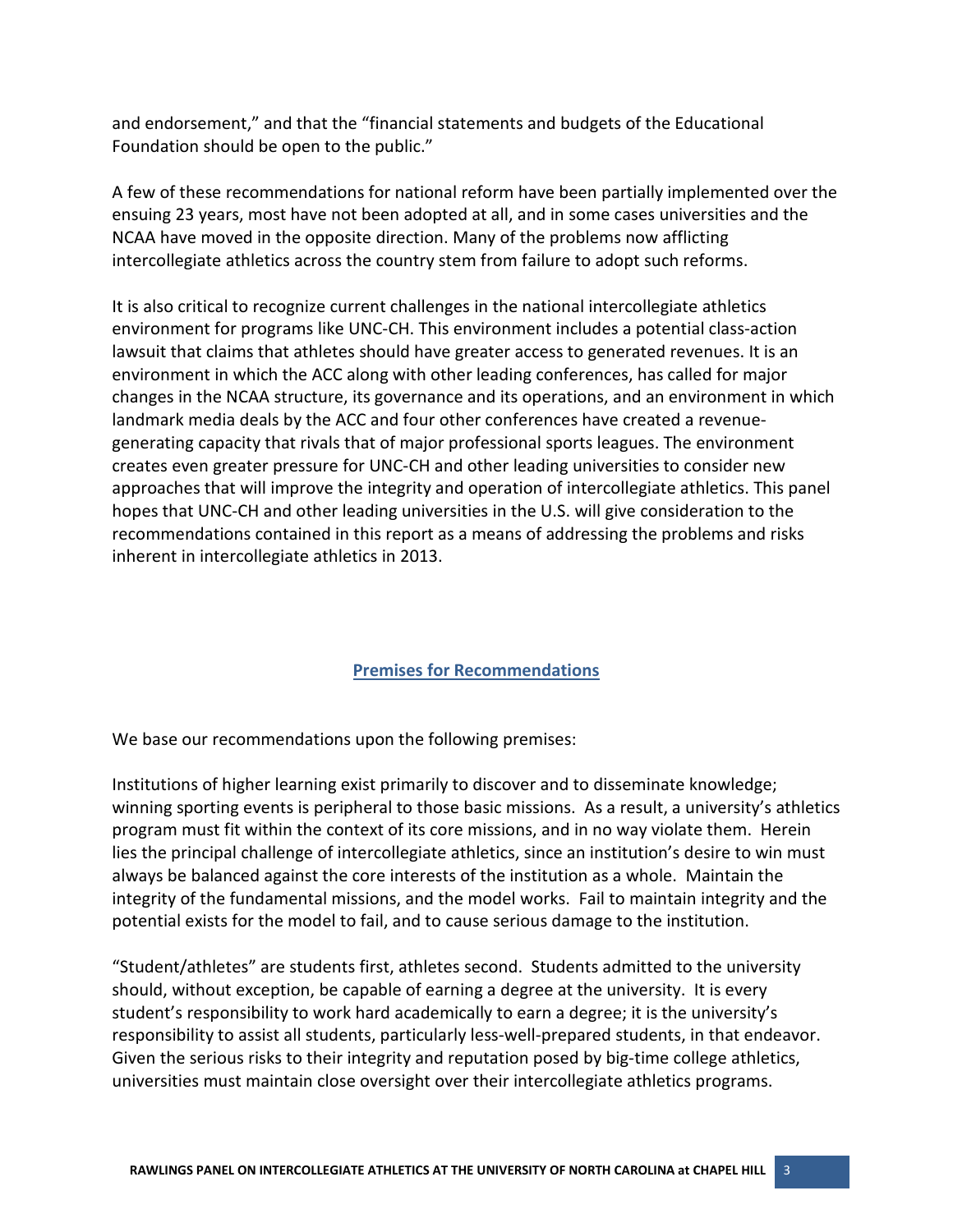Administrators and coaches should have clear lines of responsibility and authority in the conduct of those programs, and universities should regularly monitor and audit their athletics programs and the performance of all persons who are engaged in administering them.

It is particularly important for universities to develop and maintain financial policies in intercollegiate athletics that serve the best interests of the entire university. Given the enormous athletics revenues now coming to universities that engage in big-time athletics, and given the recent, repeated reductions in state support for their academic missions, universities need to give serious thought to academic vs. athletics priorities, that is, to developing the right financial balance between them.

Though many academic and athletics leaders see the need for reform in intercollegiate athletics, actual moves to reform are stifled on individual campuses by fear of incurring competitive disadvantages in athletics. Under these circumstances, like-minded institutions with similar academic standards need to form associations that enable discussion of creative solutions to the problems and risks posed by intercollegiate athletics.

Our report contains the following sections:

- I. [Oversight and Management](#page-6-0)
- II. [Financial Priorities](#page-10-0)
- III. [Network of Peers](#page-12-0)
- IV. [Treatment of student/athletes in admissions, eligibility, and time commitments](#page-15-0)
- V. [Mandatory education program for coaches](#page-16-0)
- VI. [Enhancing the UNC-CH's leadership team's knowledge of intercollegiate athletics](#page-18-0)

We list our recommendations in two places in this report: separately in each section of the report, as they arise; together in a large list at the end of the report, for the reader's convenience.

# <span id="page-6-0"></span>**I: Oversight and Management: A Framework for Protecting Institutional Integrity— Establishing Pillars of Institutional Control**

The desire to win, in and of itself, creates pressure and incentives, and intercollegiate athletics—at its fundamental level—is built on the desire by institutions of higher learning to compete against each other and win. The desire to win is not, in and of itself, a bad thing. In a sense it is why the enterprise of intercollegiate athletics exists—Harvard and Yale presumably rowed against each other in 1852 to see who would win the race.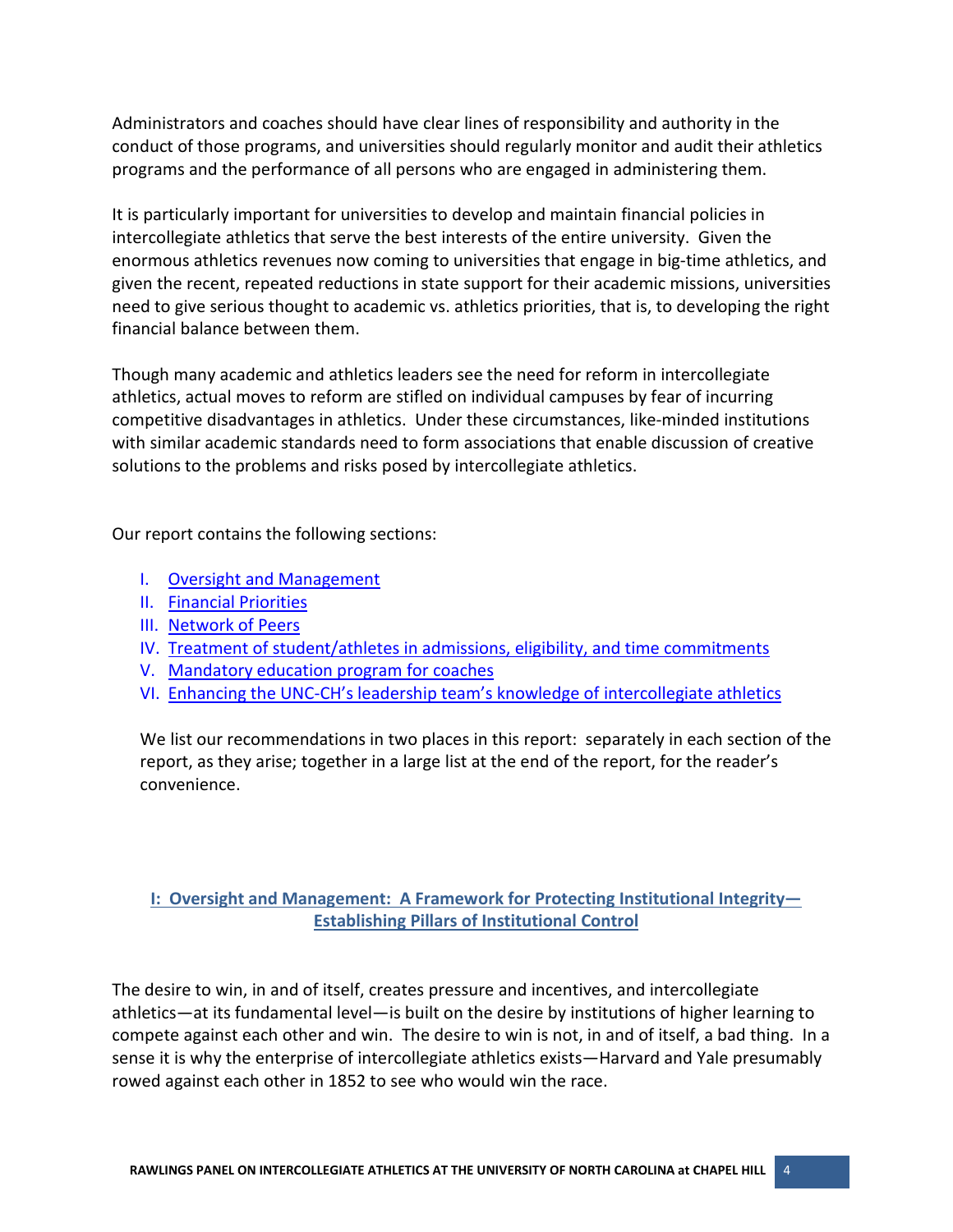As we have emphasized above, however, universities exist primarily to discover and to disseminate knowledge, that is, to conduct research and to teach students; winning sporting events is peripheral to those basic missions. As a result, a university's athletics program must fit within the context of its core missions, and in no way violate them.

To be sure, the practicality of maintaining academic and institutional integrity when an institution desires to win is complex and difficult. Moreover, the presence and value of certain variables greatly affect this complexity: variables such as the size and selectivity of an institution, its funding sources, competitive goals, and level of public interest. Accordingly, each institution's approach must be unique, though there are commonalities among challenges to universities that make unified policies and actions desirable, as we suggest later in this report.

Generally speaking, the governance, decision-making process, and lines of authority in professional sports are straightforward and well-defined. There is typically an owner who sets a clear course as to how a franchise will operate, and there are few—if any—questions about who is in charge, what the goals are, and who is responsible for making decisions in a given domain.

By contrast, the governance of intercollegiate athletics is far more complex. As a starting point, unlike in professional sports, the core purpose of the university is not athletics. Secondly, in intercollegiate athletics there are many "owners:" the university itself, as represented by the President or Chancellor, the governing board, and the faculty; the student body of the university; the alumni; donors; the coaches; in public universities, the Governor and Legislature of the state; finally, the "fans," often a large and highly interested, if diverse, group. To one degree or another, all these individuals and groups feel "ownership" of a university's athletic program.

Institutional governance structures vary widely and are generally complex at large universities. The concept of shared governance is crucial to universities in matters of academic and administrative governance because it enables the faculty, for example, to control most academic decision-making, and because it enables the governing board, the administration, and the faculty to consult with one another on a wide range of university policies. But shared governance can contribute to a lack of clarity in conducting athletic programs because it disperses and dilutes decision-making and sometimes leaves responsibility and accountability unclear or uncertain.

Because of lack of clarity or control, decisions in intercollegiate athletics can result from undue influence by individuals who provide advice and have an interest, but who clearly have neither authority nor responsibility. Such individuals often exercise undue influence stemming from politics, philanthropy, or coaching tenure, and even when acting with good intentions, they can effectively usurp and undermine the delegation and appropriate alignment of authority and responsibility. Unfortunately, experience has shown that such misalignment and undue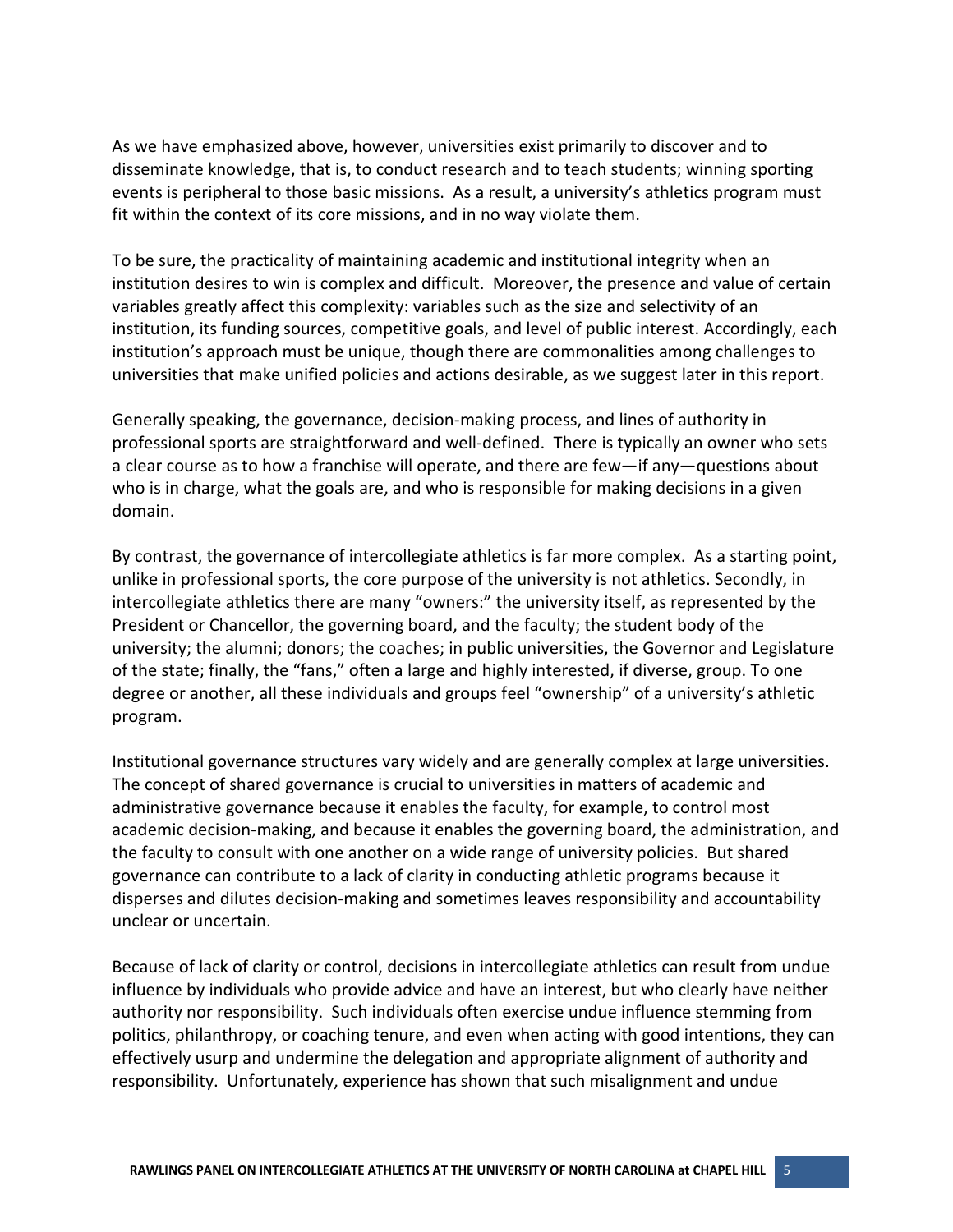influence can have disastrous consequences for universities. Even short of disaster, the erosion of proper control can certainly lead to compromising institutional integrity.

#### **Recommendations:**

In the interest of preventing such erosion, UNC-CH should insure that it implements specific policies designed to preserve tight institutional control of intercollegiate athletics. Adopting policies will not guarantee perfection, since sometimes the right officers make bad decisions; however, by defining the proper role for managing allocation of control, authority, and responsibility, if a problem emerges, the institution can determine whether or not the procedures intended to protect its control of intercollegiate athletics were observed, and where and how the problem occurred. Below are specific recommendations for such a policy.

Regarding athletics governance, UNC-CH should:

- 1. Insure that the chancellor, subject to the general oversight of the governing board, system administration, or both, has ultimate authority, responsibility, and accountability for the administration of intercollegiate athletics, and state in writing any exceptions to this authority, responsibility, and accountability.
- 2. Insure that the chancellor has delegated authority, responsibility, and accountability for the administration of the athletics department to the athletics director, and state any exceptions to that delegation.
- 3. Clarify the role and responsibility of any other institutional officer or board or committee that has responsibility for issues relating to intercollegiate athletics, or that plays an advisory role in intercollegiate athletics. Faculty committees in particular should have clearly-defined charges, roles and responsibilities.
- 4. Establish written procedures to insure that those with authority and responsibility to govern the athletics programs of the institution are able to do so without improper influence from others within or outside the institution.
- 5. The UNC-CH Board of Trustees has a fiduciary duty to oversee all university financial activities. This oversight responsibility is delegated to the Chancellor. Insure that the Chancellor or her designee serves on the Educational Foundation's (Rams Club) Executive Board and has the opportunity to review and endorse the organization's annual budget and any proposed major funding initiatives. We note that at times members of the Board of Trustees have simultaneously served on the Educational Foundation Executive Board. While there may be valid reason for dual appointments of this nature, there is also potential for a conflict of interest, or at least the appearance of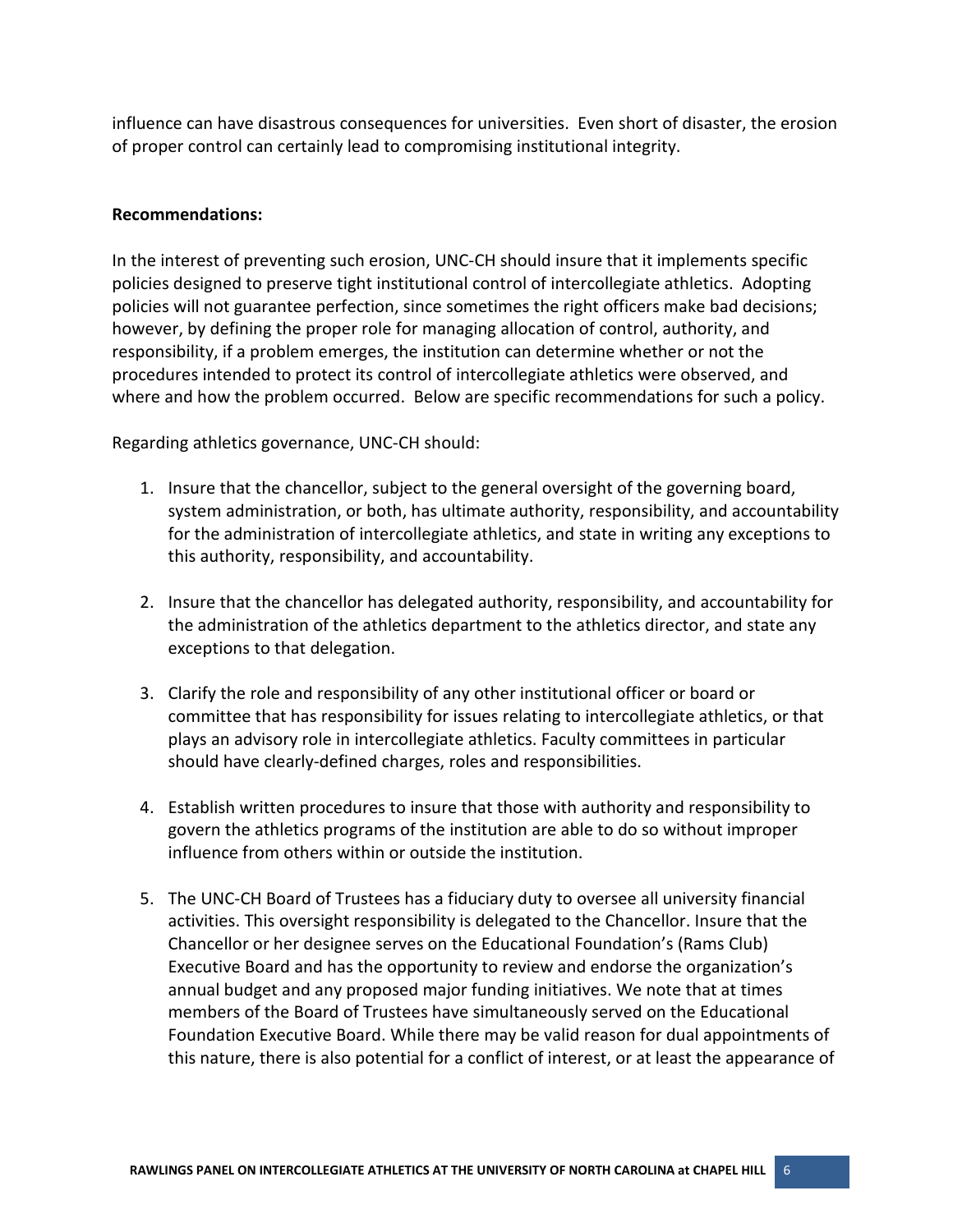such a conflict. UNC trustees simultaneously serving on these boards must hold their fiduciary responsibility to the university as primary.

Regarding athletics operations, UNC-CH should:

- 1. Insure that the unit that provides academic support services for student/athletes operates without any undue influence by athletics officials and staff, including coaching staff.
- 2. Insure that the unit that enforces compliance with the rules and regulations of the institution, conference, and/or NCAA has sufficient independence from athletics staff to meet its responsibilities properly.
- 3. Insure that the admissions process for student/athletes is essentially the same as that for other applicants with special talents; that the same office that admits other undergraduate applicants to the institution also has final decision-making authority for the admission of student/athletes; and that all communications regarding prospective student/athletes between the athletics department staff and the admissions office are routed through the athletics director or his/her designee(s). Assure that, in the final analysis, one individual or office is responsible for the admission of student/athletes.
- 4. Insure that student/athletes are subject to general disciplinary rules and codes of conduct applicable to other students at the institution, including the same procedures and sanctions; assure as well that all athletics department policies are applicable specifically to all student/athletes, and that all communications regarding studentathletes between athletics department staff and student disciplinary staff are routed through the athletics director or his/her designee(s).
- 5. Establish standards and expectations relating to the medical services provided student/athletes that specify, at a minimum, that coaches a) have no hiring or other supervisory role with regard to medical or athletic training staff who work with their own teams, and b) may not attempt to influence any member of the medical or athletic training staff regarding the medical treatment of a student/athlete.

Finally and importantly, these policies and procedures should include rigorous mechanisms by which their effectiveness is regularly monitored, maintained, and enhanced as needed. Accordingly, UNC-CH should:

1. Establish an annual internal audit and an external audit every four years to test adherence to these measures.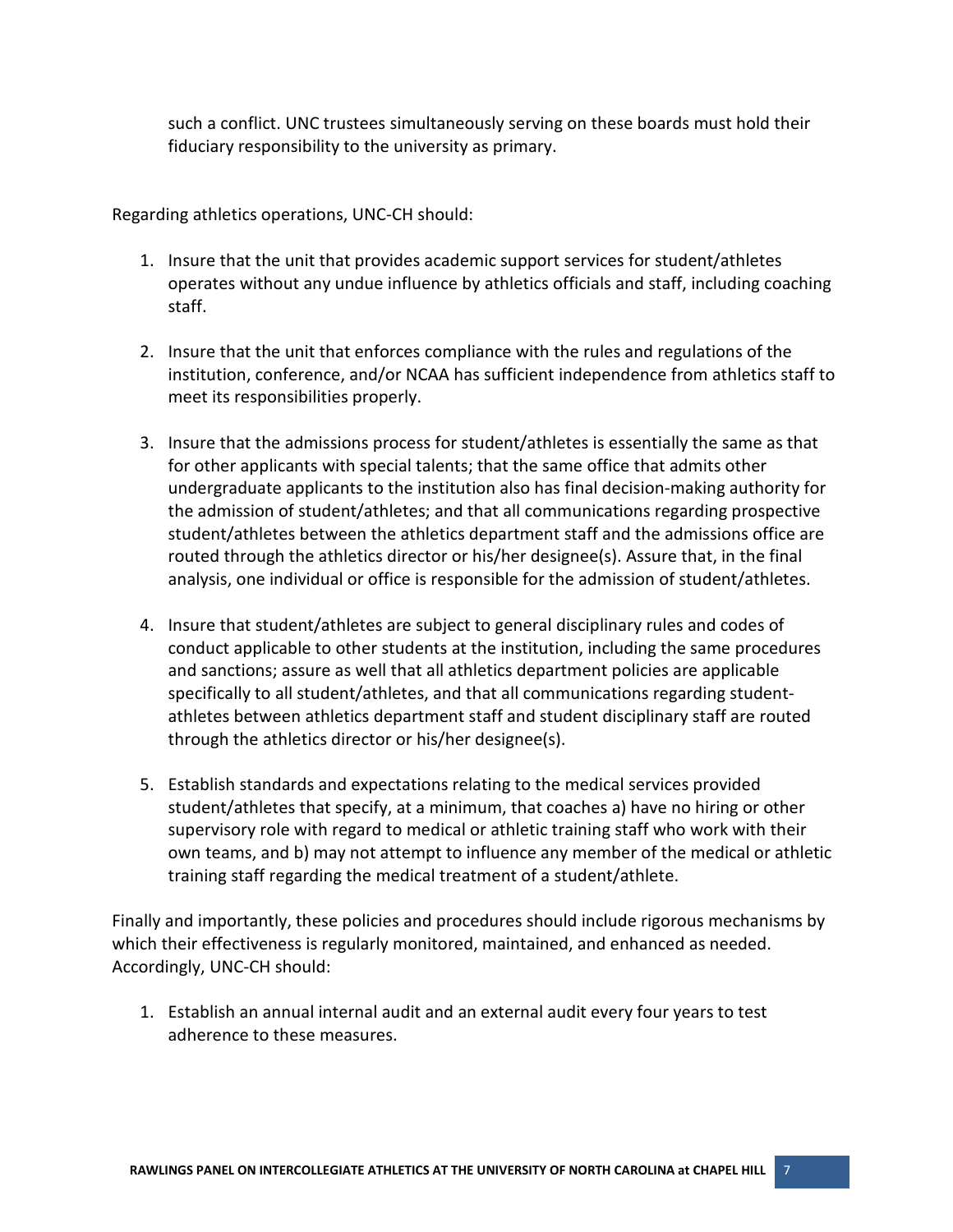2. Provide a method for staff to report to an external party (e.g., institutional legal counsel or institutional compliance officer) if delegations are compromised by individuals attempting to exercise undue influence contrary to documents of delegation intended to protect institutional control of intercollegiate athletics.

### <span id="page-10-0"></span>**II: Financial Priorities: The Case for a New Financial Approach for Division I College Sports**

Over the past three decades revenue generation and corresponding expenditures have been driven by Division I institutions' desire to compete and build institutional brand in a technologydriven, free- market, television environment where fan enthusiasm and followership continue to grow for college sports. In this environment, certain institutions and conferences have developed advantages because of demographics, prior success and tradition, and, as a result, have effectively addressed the costs associated with providing equitable opportunities for participation in highly competitive Division I athletics to a large number of college students.

Other less well-positioned Division I conferences and institutions have had to draw significantly on institutional subsidies because external or market-driven revenue has not been sufficient to meet the costs associated with participating at the NCAA Division I level.

Whether institutions are in the high- or low- resource category, they run the risk of misaligning their academic and athletic spending priorities.

Our study of the data for Division I institutions indicates that these trends are not sustainable. The committee has discussed whether or not national or conference policy can be developed to constrain established spending at both high- and low- resource institutions in order to assure improved alignment of academic and athletic spending; and if so, how.

This issue has been studied and discussed by many others, but not yet resolved. The NCAA has attempted to understand it through research and the publication of its "dash board indicators" and the Knight Commission on Intercollegiate Athletics has conducted studies with the help of university presidents, athletics administrators and legal and financial experts in an effort to identify innovative approaches to the problem. In short, decision makers on campus, at the conference level, and at the national level have studied, but not adopted or experimented with any of these potentially constraining policy innovations.

We offer the following analysis and menu of options for consideration by all leaders in intercollegiate athletics at both low- resource and high- resource institutions, in an effort to reignite a discussion on this set of challenges.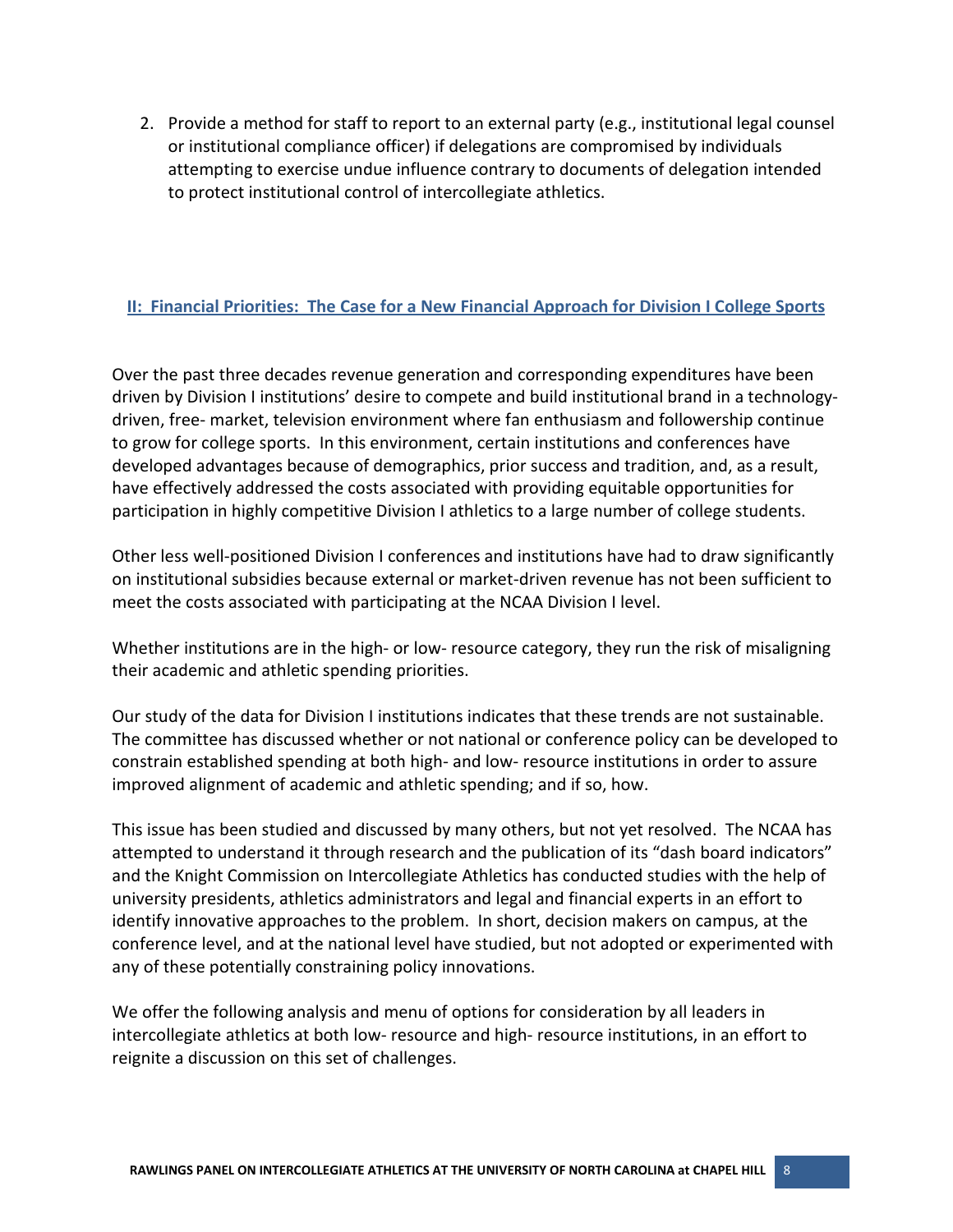We believe that Boards of Trustees, presidents, commissioners, athletics directors, and the public more generally, should focus on the objective of bringing greater alignment between athletic and academic expenditures at the institutional level as a way of preserving the virtues and benefits of intercollegiate athletics and teaching and research on each of our campuses.

To that end, we urge university leaders to review the committee's UNC-CH-specific recommendations below, as well as the concepts and proposed policies for national reform that follow:

#### **Recommendations:**

- 1. UNC-CH should revise the athletics department budget report to clearly delineate the spending that supports student/athletes' educational, professional or career development (e.g., scholarships costs, summer school, career counseling, cost of attendance or other educational expenses not covered by a scholarship) as compared with other operating costs (staff salaries, recruiting, team travel).
- 2. UNC-CH should make institutional financial data more transparent to the public by publishing NCAA financial reports; the athletics department budget, which may differ from the NCAA reports (because of the items listed in the previous recommendation); and additional financial data about long-term athletics debt and rates of change in athletics and academic spending.
- 3. UNC-CH should commit to maintaining responsible spending patterns, regardless of whether or not a different national regulatory approach is adopted.
- 4. UNC-CH should also consider taking a leadership position within the ACC, a specially selected network of peers, and the NCAA to promote broader changes to the financial model for Division I college sports.

The following concepts should be considered:

- 1. Conferences and/or the NCAA can establish spending caps on specific sports for all team operating expenses. Case law has not addressed a total cap on team operating expenses but legal experts believe the preservation of athletics programs would serve as a procompetitive justification for such a measure.
- 2. The NCAA and conferences can explore ways to expand college athletes' educational benefits. Current NCAA rules allow universities to provide financial aid to athletes returning to school to complete their undergraduate degree; however, institutions are not permitted to provide additional aid beyond the completion of the undergraduate degree unless the athlete has eligibility remaining. Rule changes that allow universities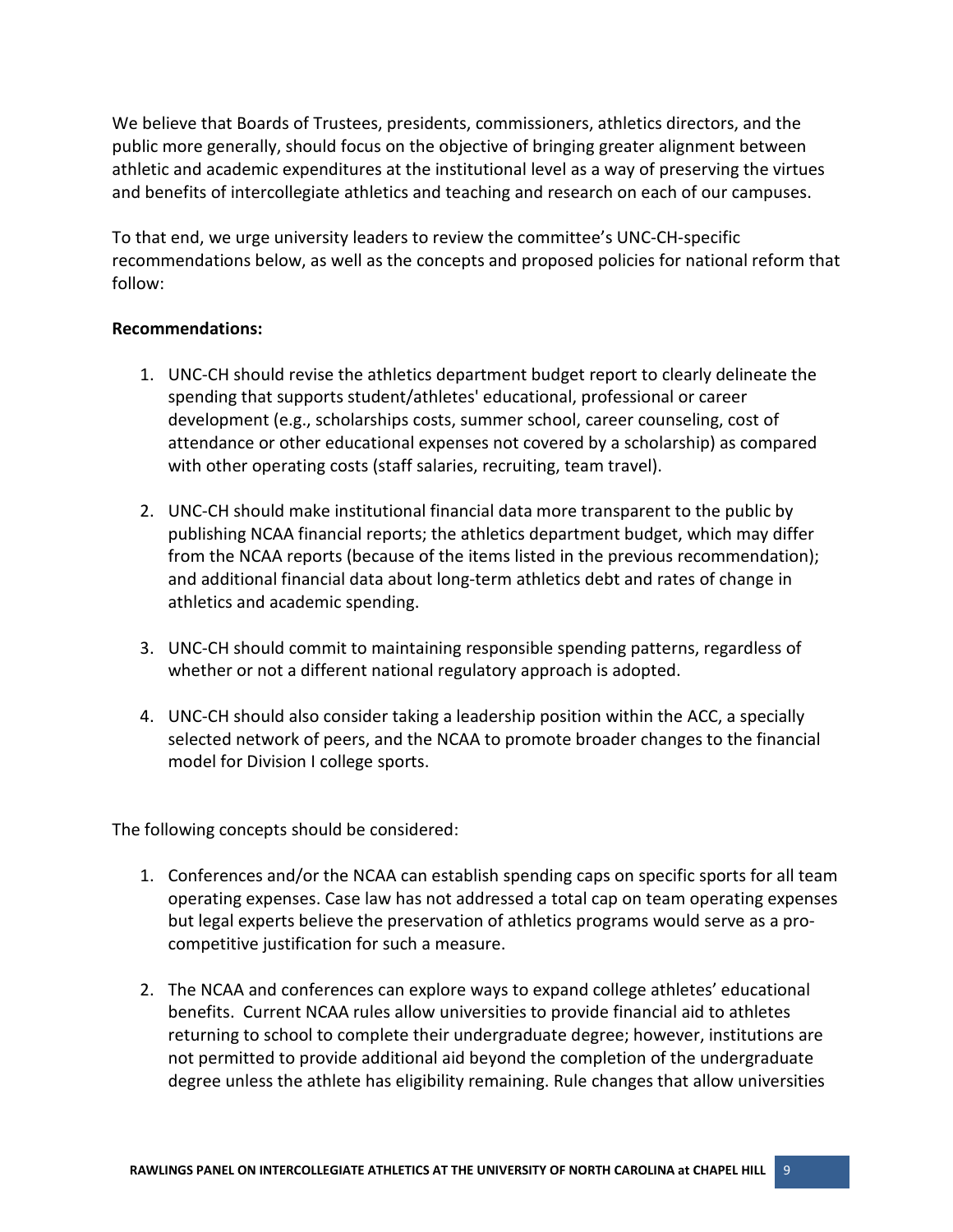to provide financial assistance to former scholarship athletes for graduate or continuing education should be considered. Funds for this additional aid could be drawn from athletically-generated revenues.

3. As recommended by the Knight Commission, conferences and/or the NCAA can create financial incentives based on athletic-to-academic spending ratios to discourage excessive spending on athletics and/or spending growth rates for athletics that are disproportionate with rates of change for academics. Such concepts can serve to more closely align the athletics enterprise to the academic enterprise.

For example, an athletic-to-academic spending metric can be created to serve as a "soft legal spending cap" or to trigger an incentive when the metric or specified metric range is achieved.

Similarly, an "athletics subsidy cap" or an athletics subsidy-to-academic spending ratio can be created to discourage institutions from diverting excessive amounts of academic funding to athletics.

4. Also as recommended by the Knight Commission, the revenue distribution formulas for the FBS College Football Playoff and NCAA Division I Basketball Tournament can be revised to insure that educational and developmental outcomes are valued and that athletics success is not overemphasized.

#### <span id="page-12-0"></span>**III. A Network of Peers**

Universities face similar challenges in fostering an appropriate balance among academics, athletics, and student life. Leading research universities should collaborate in finding solutions to the problems posed by the need to develop and maintain such balance in a competitive environment. There is great pressure to win in intercollegiate athletics, and the competition in the Atlantic Coast Conference (ACC) is of the highest caliber. Indeed, in many sports being competitive in the ACC requires being able to perform at a level consistent with the very best teams in the nation.

While UNC-CH will continue to pursue a high degree of competitive success on the playing field, it aspires to do so without compromising its institutional identity as a world class public university devoted to serving as "a center for research, scholarship, creativity" and to "improving society and solving the world's greatest problems." This represents a delicate balancing act, one that is difficult, if not impossible, to achieve alone.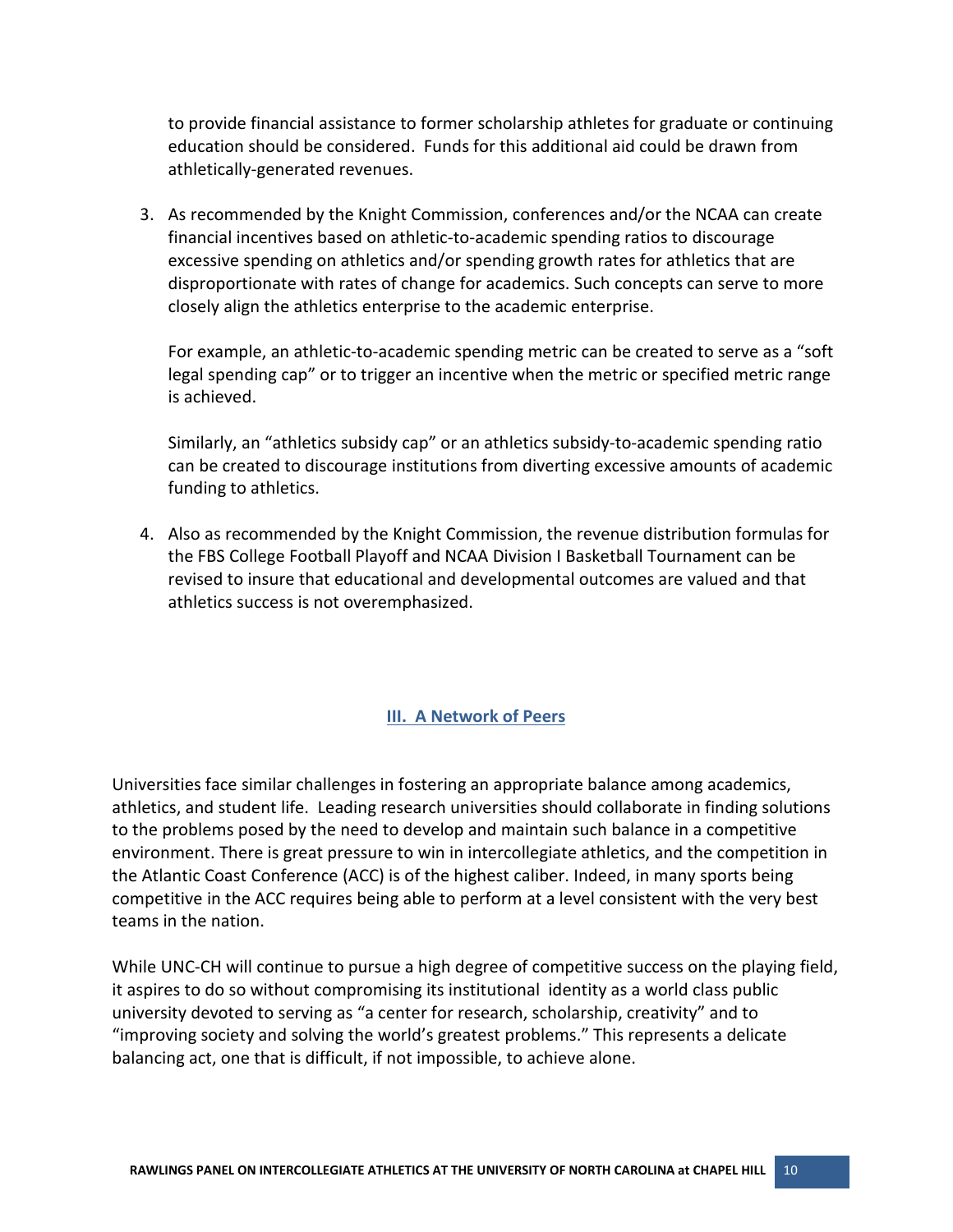There is much that can be gained from others who face (or have faced) the same or similar challenges. Although there is only one University of North Carolina at Chapel Hill there are other institutions throughout the country that share attributes of size, student selectivity, funding sources, research mission, reach, and of course, competitive goals in intercollegiate athletics. Further, these other institutions, among other pressures, are subject to comparable levels of public interest and scrutiny. In other words, there are other universities that face the same or similar challenges in endeavoring to maintain an appropriate equilibrium among academics, athletics, and student life. In addition, because of the seminal role select universities like UNC-CH play in higher education, these institutions are appropriately held to a higher standard and share a special responsibility to play a leadership role in addressing important challenges of this nature.

**Recommendation:** UNC-CH should develop a formal consortium of like-minded universities with similar academic standards that will enable discussion of creative solutions to the problems and risks posed by intercollegiate athletics.

This consortium could offer the following:

- A multitude of information- and data-sharing opportunities. Periodic meetings and other communications could allow ideas and best practices to be shared regarding issues such as departmental oversight and compliance, "special admit" policies and procedures, academic support, first-year student transition to college, funding practices, etc. Ideally, this information sharing would encourage participating institutions to evaluate and improve existing policies and procedures.
- A unified force to influence the development and support of legislation that would reinforce the appropriate balance needed for college sports to flourish in an educational setting.
- An incentive to allow participating institutions to gain from not having to "act alone." Because of the highly competitive nature of intercollegiate athletics, it is extraordinarily difficult for an individual university to implement policies and procedures that might be more restrictive than others. On the contrary, the pressure is on administrators to give their coaches/teams "a chance" by always endeavoring to "keep up with the Joneses." One potential benefit of a consortium of this nature would be that member schools would be empowered to consider strategies and practices that would embrace appropriate balance.

#### **Potential Consortium Activities and Initiatives**

How the consortium chose to conduct its business would, of course, be determined by membership, but the following activities/initiatives might merit consideration: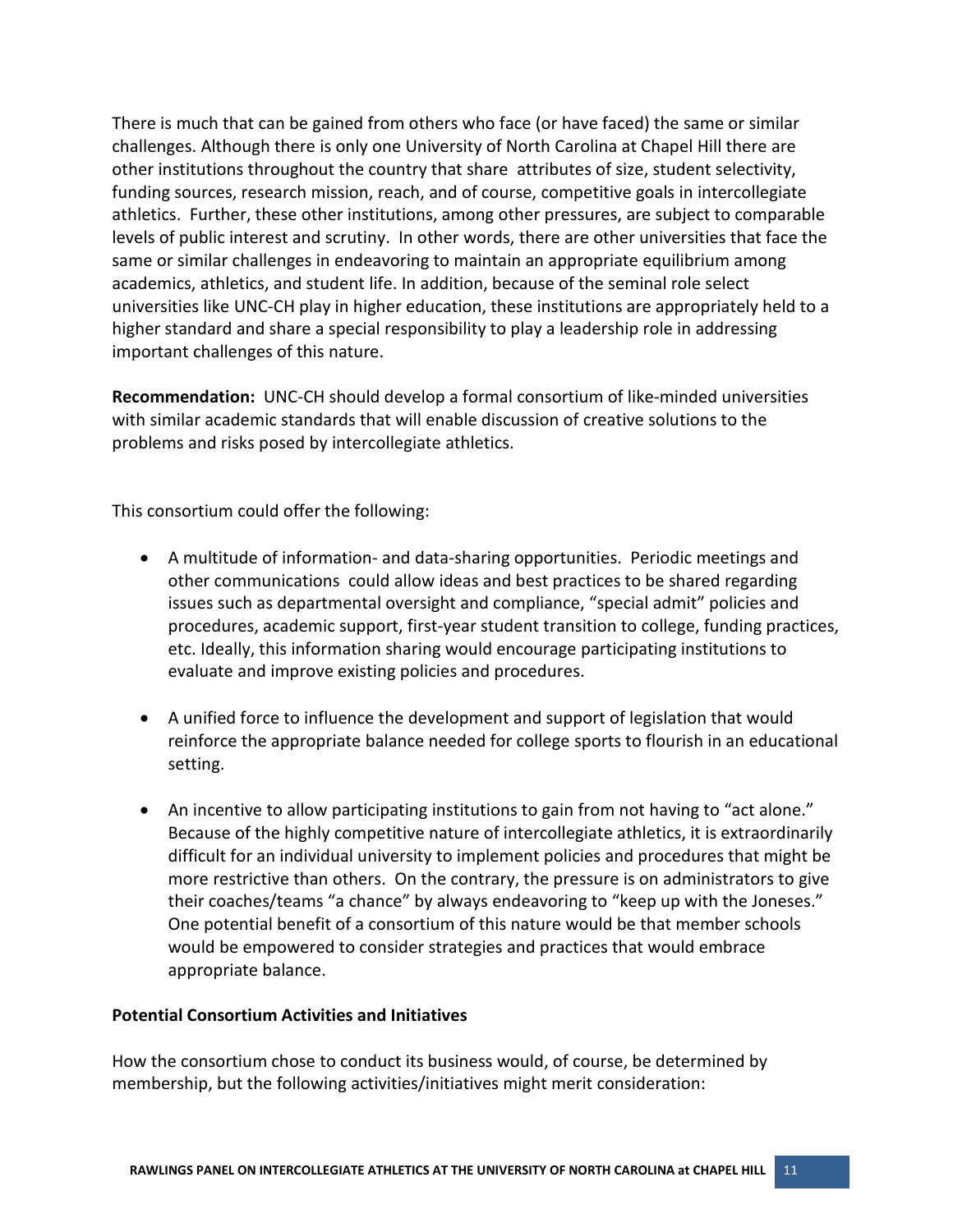- There could be periodic meetings for the purposes of exchanging ideas and best practices and discussing solutions to common challenges. These meetings could include institutional "teams" (ex. athletic director, senior women's administrator, faculty athletic representative, director of academic services, director of compliance, department chief financial officer), with the group meeting both as a whole and in positional sub-groups. In addition, there might be opportunities for annual discussions at national professional meetings.
- The group should appoint a consortium leadership team charged with scheduling, logistics, and the development of agendas. In addition to information sharing and policy discussions, meetings could include presentations from experts who would share up to date best practices.
- There may be opportunities to encourage student/athlete participation in consortium activities. While there is currently a good deal of discussion as to whether or not college athletes should be monetarily compensated, it would be helpful to hear from students about various aspects of their undergraduate experience and what might be done to improve upon it in a variety of ways. In addition, the development of student focused educational programming could be of benefit.
- The development of an action agenda could insure that the consortium does more than simply talk. Specific data gathering/sharing and associated policy development discussions would have great potential. As previously noted, if properly focused, the consortium could serve as an influential lobbying body in support of national legislation that promotes a healthy balance between academics and athletics.

#### **Precedent for a Consortium**

In 2011 representatives from five highly selective private universities (Boston College, Duke, Northwestern, Stanford, Wake Forest) met over two days in Winston-Salem, North Carolina to discuss issues related to the conduct of their athletic programs and to consider future collaborative opportunities. Each school was represented by its department's athletic director, senior women's administrator, faculty athletic representative, director of academic services, director of compliance, and chief financial officer.

All the groups listed above were afforded time to meet with their peers to discuss challenges and best practices in their respective areas. At the end of the meetings each group made a brief presentation to the athletics directors on some of the ideas generated/discussed. Since the Winston- Salem meetings the group's athletics directors have reconvened at a national conference to continue best practice discussions, and the other positional groups have informally maintained periodic contact.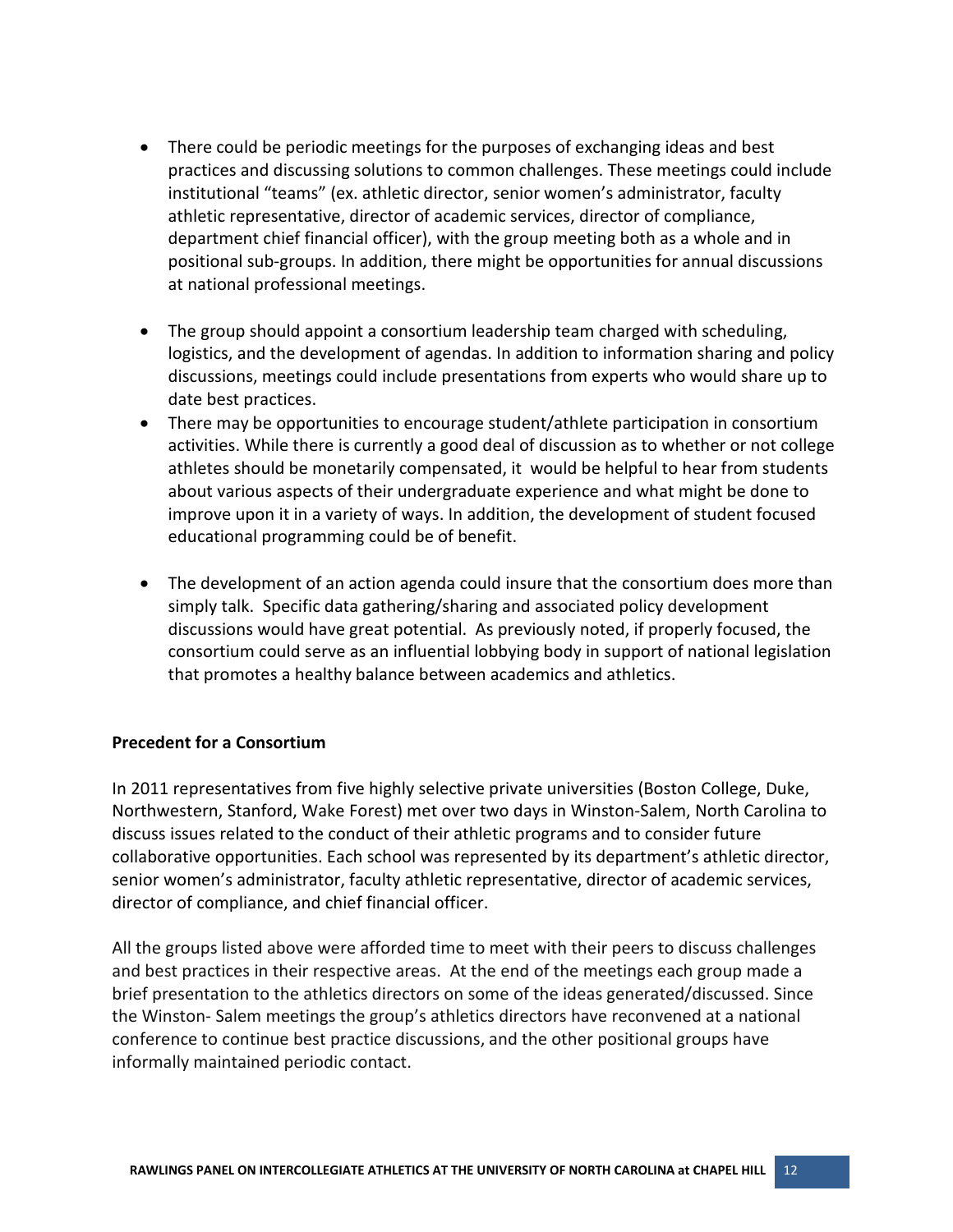## <span id="page-15-0"></span>**IV. Admissions, Eligibility, and Time Commitment for Student/Athletes**

UNC-CH is a highly selective institution with an exceptional student body and, as such, must maintain a high standard for all students academically.

#### **Recommendations:**

1. UNC-CH should insure that the quantitative academic performance of "special admits" in athletics is representative of the performance of "special admits" in other categories of admission.

While standardized test scores and secondary school transcripts may not tell the whole story as to whether or not students are prepared for the academic challenges they will encounter in Chapel Hill, they are important indicators. It is also instructive to note that the NCAA initial eligibility standard should not be regarded as an automatic proxy for admission, since there is no evidence that this threshold serves as an accurate predictor of academic success at UNC-CH.

2. Qualitative assessments of "at-risk" prospective athletes should be conducted by admissions officials during the recruitment process.

In addition to insuring that recruited athletes' academic indicators are representative of the UNC-CH student body, consideration of attitudinal characteristics may also be helpful when evaluating students for admission. Specifically, the university should look to attract young men and women who want to grow intellectually and personally, and to earn a degree, not athletes who view their academic responsibilities and pursuits as a necessary nuisance. It may be helpful to implement special procedures whereby at-risk prospective athletes meet in-person with a committee of faculty members and admissions officials. Other processes that aim to provide greater accountability during the recruiting process should be considered.

- 3. As stated in the recommendation for a framework for protecting institutional integrity, the final decision-making authority for the admission of student/athletes must reside with the academic and admissions officials who make decisions for all other students.
- 4. UNC-CH should consider requiring a "year of readiness" for student/athletes admitted under the "special admissions" category, and consider advocating for this reform nationally. During this year, these students would be ineligible to participate in varsity competition (though they would retain four years of athletic eligibility) and would have limited practice participation.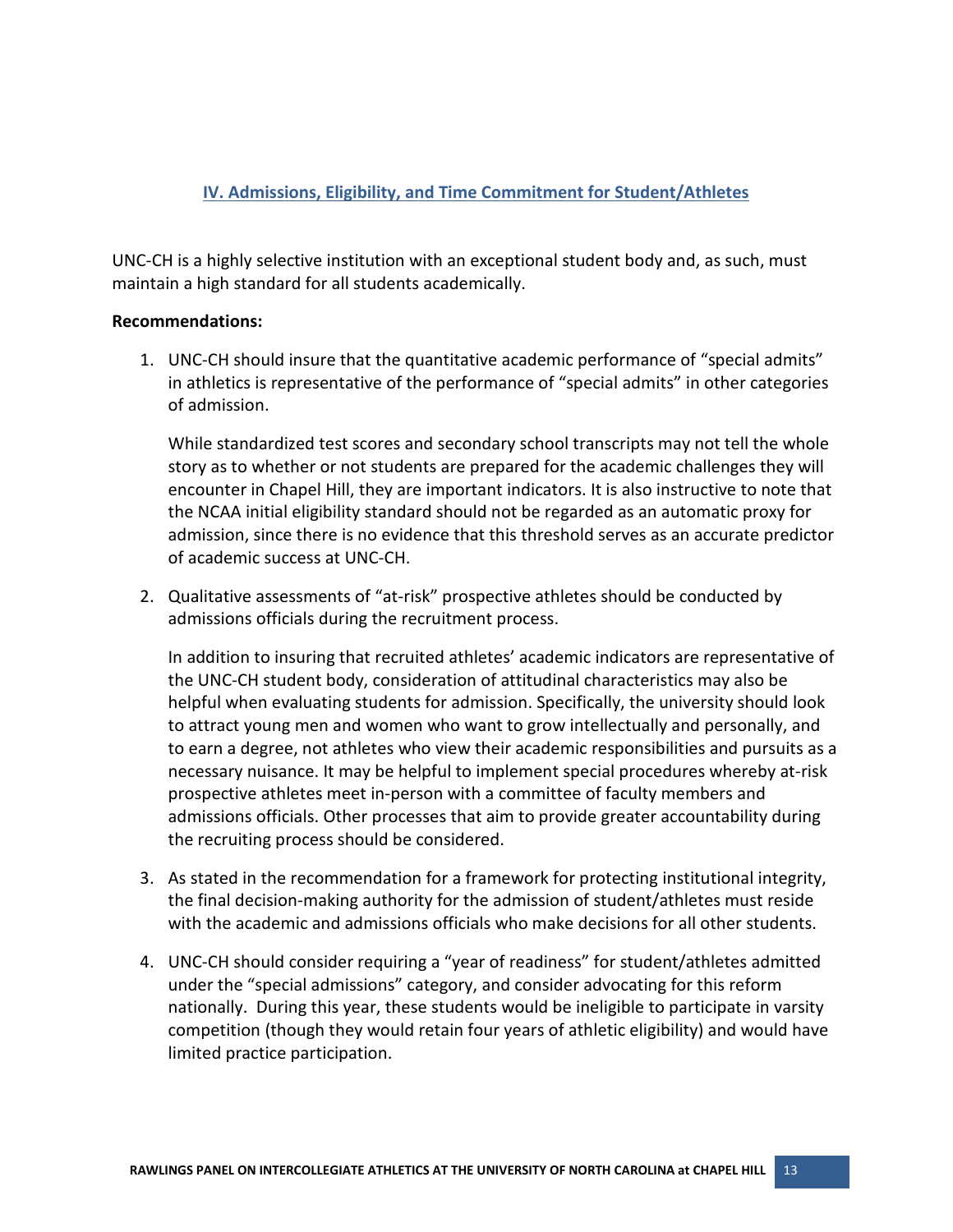This "year of readiness" should include a robust academic remediation program and not courses with shorter-term eligibility considerations in mind. Certainly cases can be made to give some at-risk students an opportunity to attend college, but only if they are also afforded the time and resources to succeed academically. Implementation of this "year of readiness" will likely lead to positive academic outcomes that are in concert with the institution's status as a national leader in public higher education.

5. In the interest of further improving academic outcomes for all students participating on intercollegiate teams, UNC-CH should consider reducing the number of hours student/athletes devote to sports activities, both locally and on conference/national levels.

In 1991 - in an effort to encourage a more appropriate balance between academics and athletics - the NCAA membership adopted a rule mandating that students could spend no more than 20 hours per week on required intercollegiate athletic activities. Despite the legislation's noble intentions, in a 2010 survey Division I football and men's basketball players reported spending far more time collectively on required and "voluntary" sport-related activities (43.3 and 39 hours respectively). In both sports, athletes testified to spending slightly more time on their sport than on academic pursuits.

While this excessive time commitment is a concern for all students participating on intercollegiate teams, it is particularly detrimental to "special admits" who in almost all cases require more time to devote to their studies. Indeed, requiring academicallychallenged students to spend 40 hours per week on their sport may help them compete on the athletic field, but will likely hinder them from succeeding in the classroom.

#### <span id="page-16-0"></span>**V. Mandatory Education Program for Coaches**

**Recommendation:** UNC-CH and/or the Atlantic Coast Conference should develop a mandatory education program for coaches. Ideally such a program would serve as a national model.

Given the highly competitive nature of contemporary intercollegiate athletics, coaches are under great pressure to win and are increasingly viewed as being separated from the educational mission of their universities – a perspective that often heightens campus tensions over the role of athletics in the academy.

Coaches are highly focused when preparing their players and teams for competition, but too often a less deliberate approach is the norm when considering the broader development of students participating on athletic teams. This is perhaps understandable since outside of the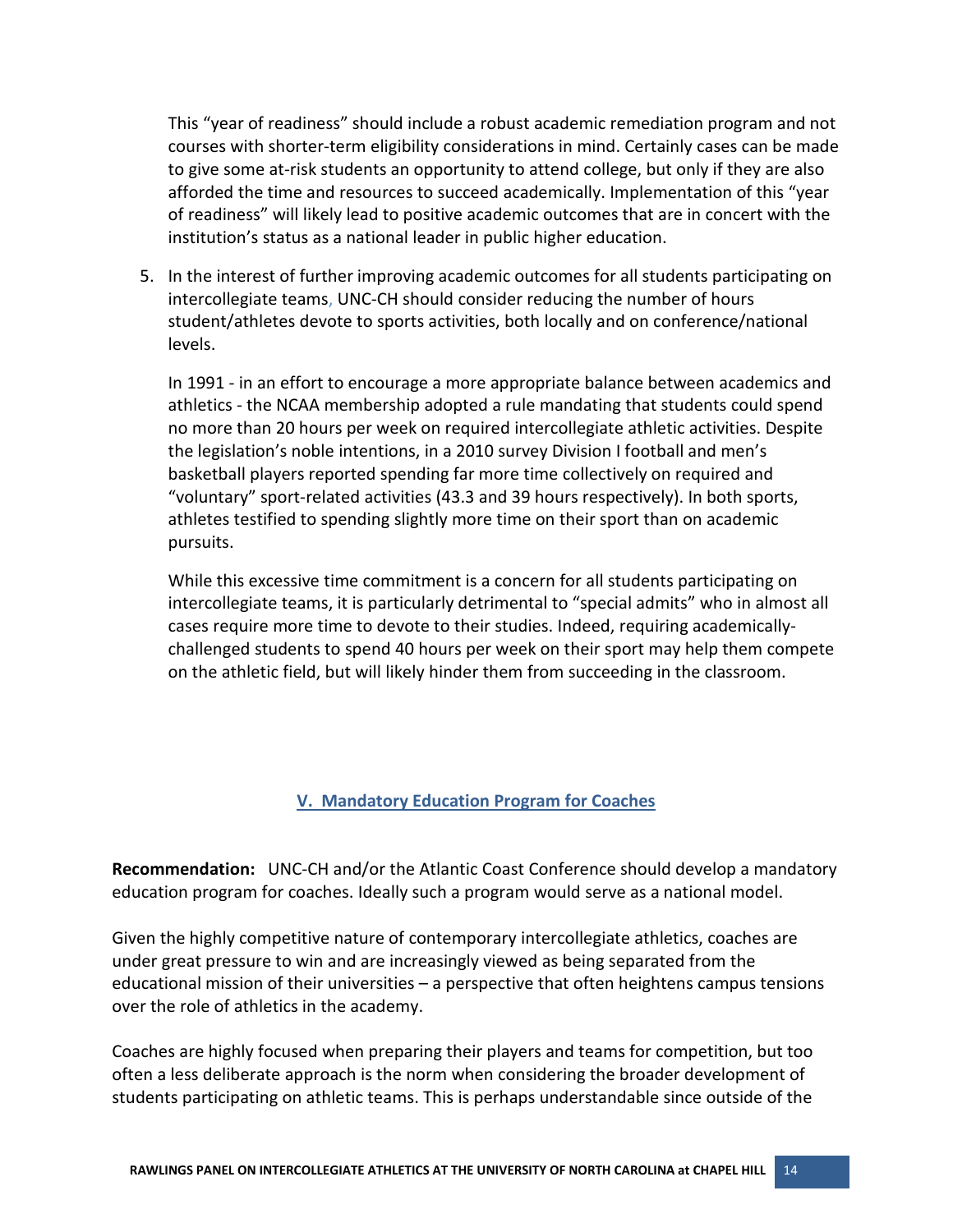requirement of successful completion of an NCAA administered test on recruiting rules, college coaches receive little or no formal training in how they might best support students in a broader sense. There are no requirements with regard to educational degree, professional association certificate or license. It should also be noted that today's Division I coach is less likely to have been trained as a physical educator than those who preceded him/her in the profession.

While coaches associations offer professional development opportunities, these programs are generally focused on game strategy and tactics - not on the overall educational development of students participating on college sports teams. The NCAA and some sports associations have developed programs that touch on these broader issues, but participation is not required and enrollment has been limited.

A coaches' education program is needed to improve the relationship between college sports and the educational missions of universities. UNC- CH is positioned well to take a leadership role for this initiative since such a program is perfectly aligned with its athletics program's values of responsibility, innovation, service and excellence.

Coaches have vast influence on the students under their tutelage, and the potential for them to play a positive role cannot be overstated. A member of the coaching staff is often the first person from the university in contact with a prospective student and these individuals play a critical role in the college selection process.

#### **Potential Components of a Mandatory Coaches' Education Program**

A campus-based mandatory coaches' education program could incorporate the following:

- a) broad knowledge of the university's academic, research and public service missions, with an emphasis on understanding the degree requirements and academic time demands. In UNC-CH's case, an understanding of the unique nature of UNC-CH's standing among its academic peers and knowledge of the academic profiles of the student body is critical;
- b) coaching ethics;
- c) athlete physical and emotional safety;
- d) knowledge of university resources and staff who handle student life issues generally;
- e) effective communication techniques;
- f) child safety issues: basic knowledge and certification in this area should be required for any coach who offers camps and clinics for kids and youth on the university's campus. (Some youth sports associations require such certification for any coach.)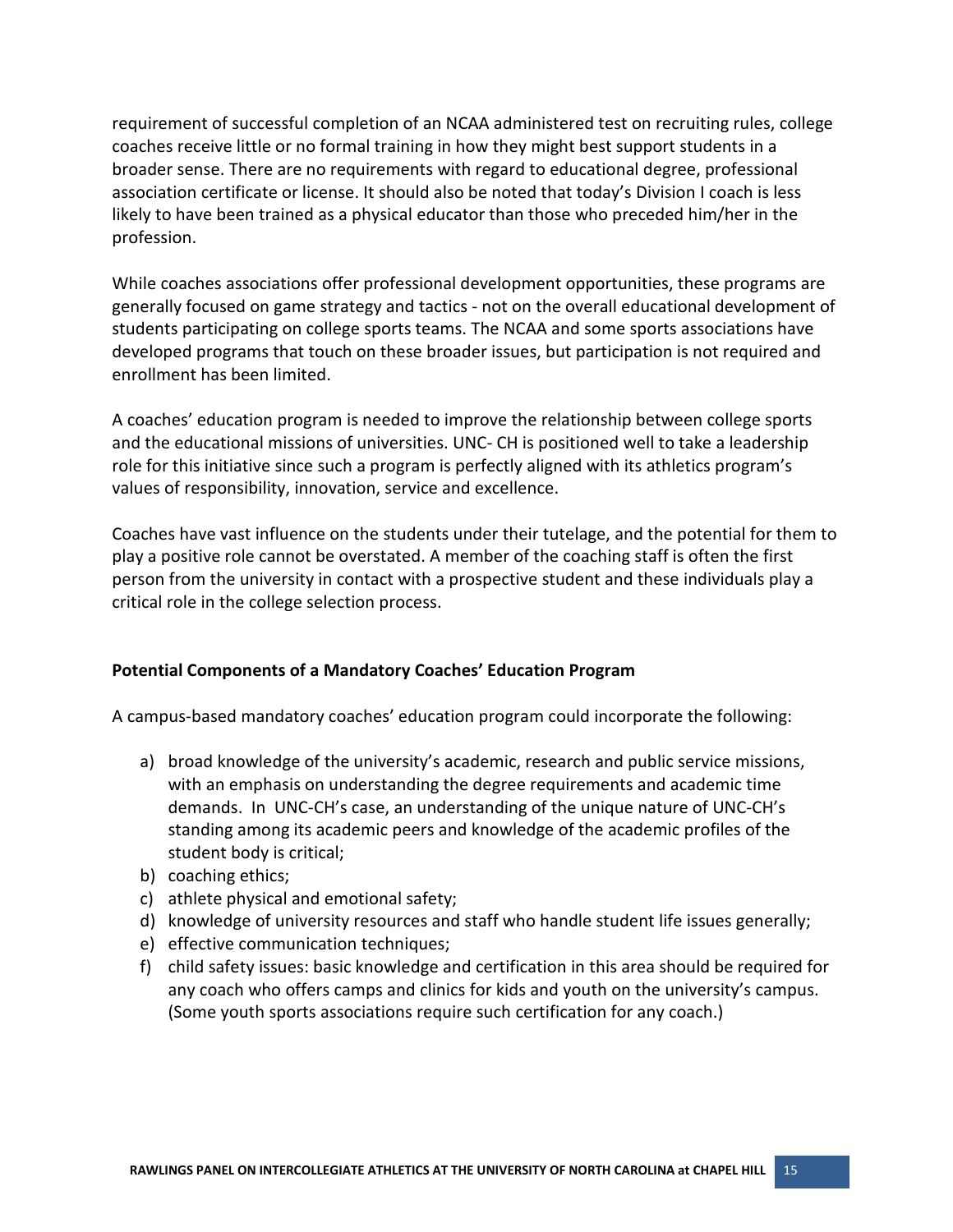#### <span id="page-18-0"></span>**VI: Enhancing the UNC-CH Leadership Team's Knowledge of Intercollegiate Athletics**

**Recommendation:** Within the first 12 months of its administration, UNC-CH's executive leadership (chancellor, provost, legal counsel and other senior administration with athletics oversight) should seek advice from senior leadership at selected peer institutions concerning their oversight responsibilities for college athletics. This information sharing could be done independently or as part of the recommended relationship with a "network of peers."

There is no doubt that competitive athletics plays a prominent role at the University of North Carolina at Chapel Hill and other major public universities. Fielding successful intercollegiate teams – particularly in highly visible sports like football and men's basketball – is important to a variety of constituencies, often including influential alumni/ae and trustees. In no small part due to technological advances, today even more people closely – even fanatically - follow their favorite teams and athletics plays a larger role in the public eye than ever before. University presidents and chancellors and other senior administrators often come to their positions with limited knowledge of the inner workings of the contemporary and ever-evolving domain of intercollegiate athletics. Despite this limited background, these leaders are expected to make vital decisions about the conduct and role of sports both on their own campus and on a national level. Often these decisions involve the allocation of millions of dollars.

Although university CEOs must delegate responsibility for the operation of athletics to the athletics director, the CEO must provide leadership to ensure that the athletics department operates in concert with the mission and values of the institution.

In his remarks to the Rawlings Panel, outgoing UNC-CH Chancellor Holden Thorp candidly lamented the lack of preparation he had to provide adequate leadership for the athletics department. He is not alone. We are all well aware of the damage that can be done to a university's reputation due to athletic related scandal. University leaders need to be armed with the tools to prevent these crises, but also to effectively deal with them should they arise.

Currently, the NCAA conducts a brief orientation for new presidents but this program does not adequately cover the full range of issues and challenges faced by presidents at institutions with major college football and/or basketball programs. Ideally an expanded program that covers the types of topics suggested below would exist for new and aspiring leaders of Division I programs. Until such an offering is available, university leaders can take advantage of the collegial relationships among peer institutions to enhance their knowledge and consider best practices utilized by others.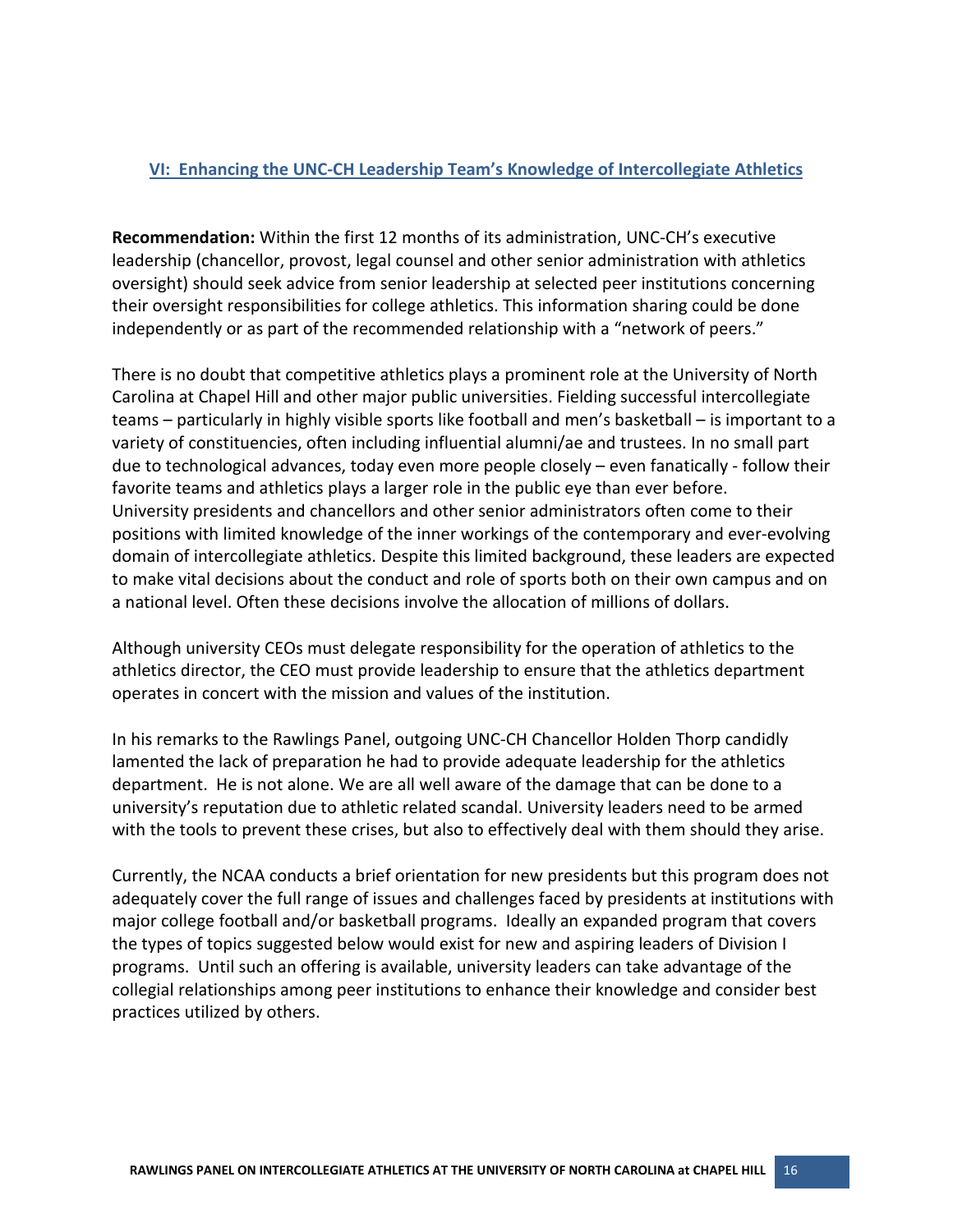#### **Potential Athletics Oversight Topics**

- Boards of Trustees roles and responsibilities for athletics; best practices; and how presidents and boards should work together.
- Providing oversight for athletics director and understanding the roles and responsibilities of the athletics department.
- Best practices in admissions, faculty oversight and organizational structure to ensure academic integrity.
- Financial trends in college sports and important dashboard indicators to monitor.
- Understanding the relationships among the institution, its conference, and broadcast partners.
- Media relations and how to handle an athletics department crisis.
- Relationships with high-profile coaches.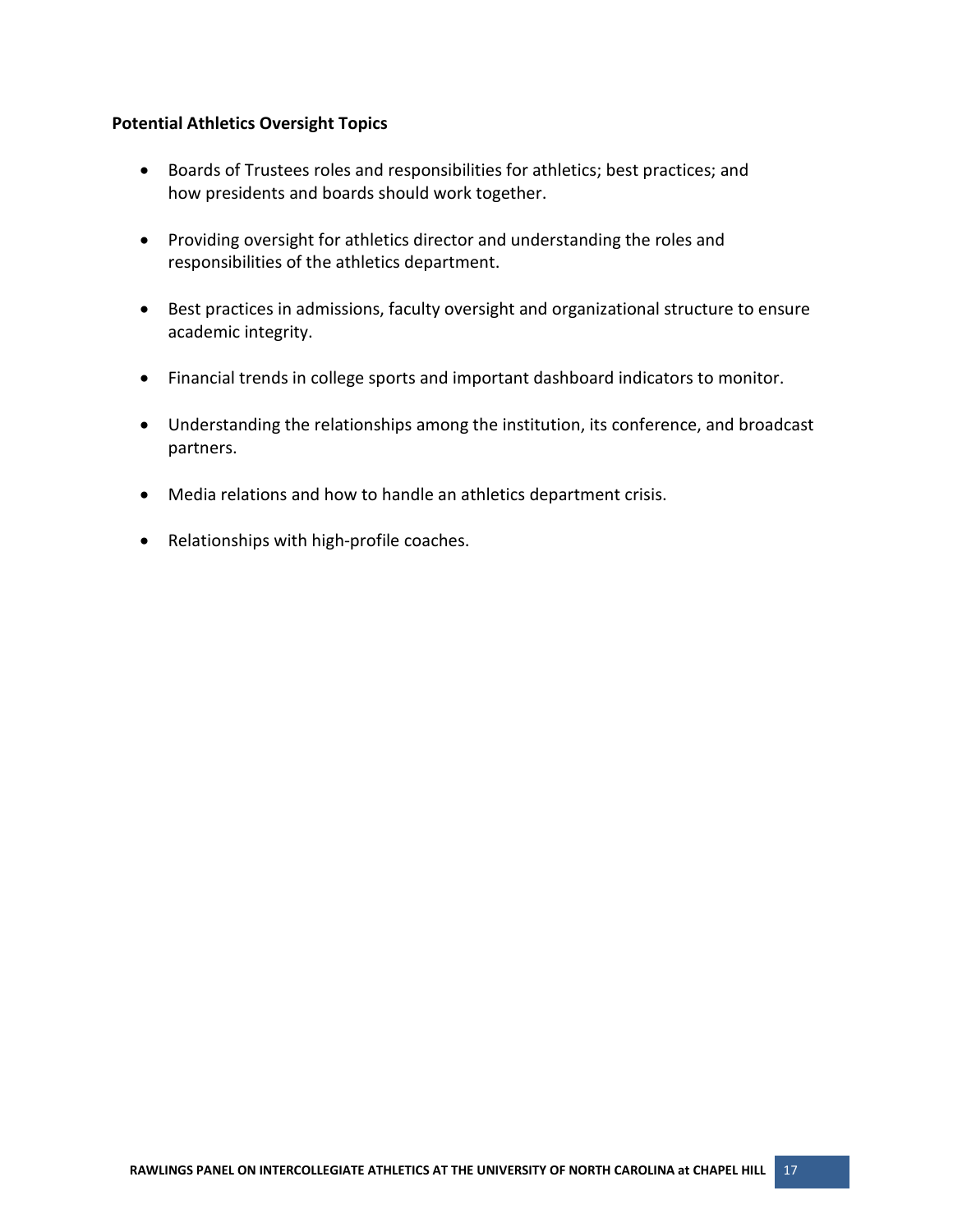## **LIST OF RECOMMENDATIONS OF THE RAWLINGS PANEL ON INTERCOLLEGIATE ATHLETICS AT THE UNIVERSITY OF NORTH CAROLINA at CHAPEL HILL**

- 1. Insure that the chancellor, subject to the general oversight of the governing board, system administration, or both, has ultimate authority, responsibility, and accountability for the administration of intercollegiate athletics, and state in writing any exceptions to this authority, responsibility, and accountability.
- 2. Insure that the chancellor has delegated authority, responsibility, and accountability for the administration of the athletics department to the athletics director, and state any exceptions to that delegation.
- 3. Clarify the role and responsibility of any other institutional officer or board or committee that has responsibility for issues relating to intercollegiate athletics, or that plays an advisory role in intercollegiate athletics. Faculty committees in particular should have clearly-defined charges, roles and responsibilities.
- 4. Establish procedures to insure that those with authority and responsibility to govern the athletics programs of the institution are able to do so without improper influence from others within or outside the institution.
- 5. The UNC-CH Board of Trustees has a fiduciary duty to oversee all university financial activities. This oversight responsibility is delegated to the Chancellor. Insure that the Chancellor or her designee serves on the Educational Foundation's (Rams Club) Executive Board and has the opportunity to review and endorse the organization's annual budget and any proposed major funding initiatives. We note that at times members of the Board of Trustees have simultaneously served on the Educational Foundation Executive Board. While there may be valid reason for dual appointments of this nature, there is also potential for a conflict of interest, or at least the appearance of such a conflict. UNC trustees simultaneously serving on these boards must hold their fiduciary responsibility to the university as primary.
- 6. Insure that the unit that provides academic support services for student/athletes operates without any undue influence by athletics officials and staff, including coaching staff.
- 7. Insure that the unit that enforces compliance with the rules and regulations of the institution, conference, and/or NCAA has sufficient independence from athletics staff to meet its responsibilities properly.
- 8. Insure that the admissions process for student/athletes is essentially the same as that for other applicants with special talents; that the same office that admits other undergraduate applicants to the institution also has final decision-making authority for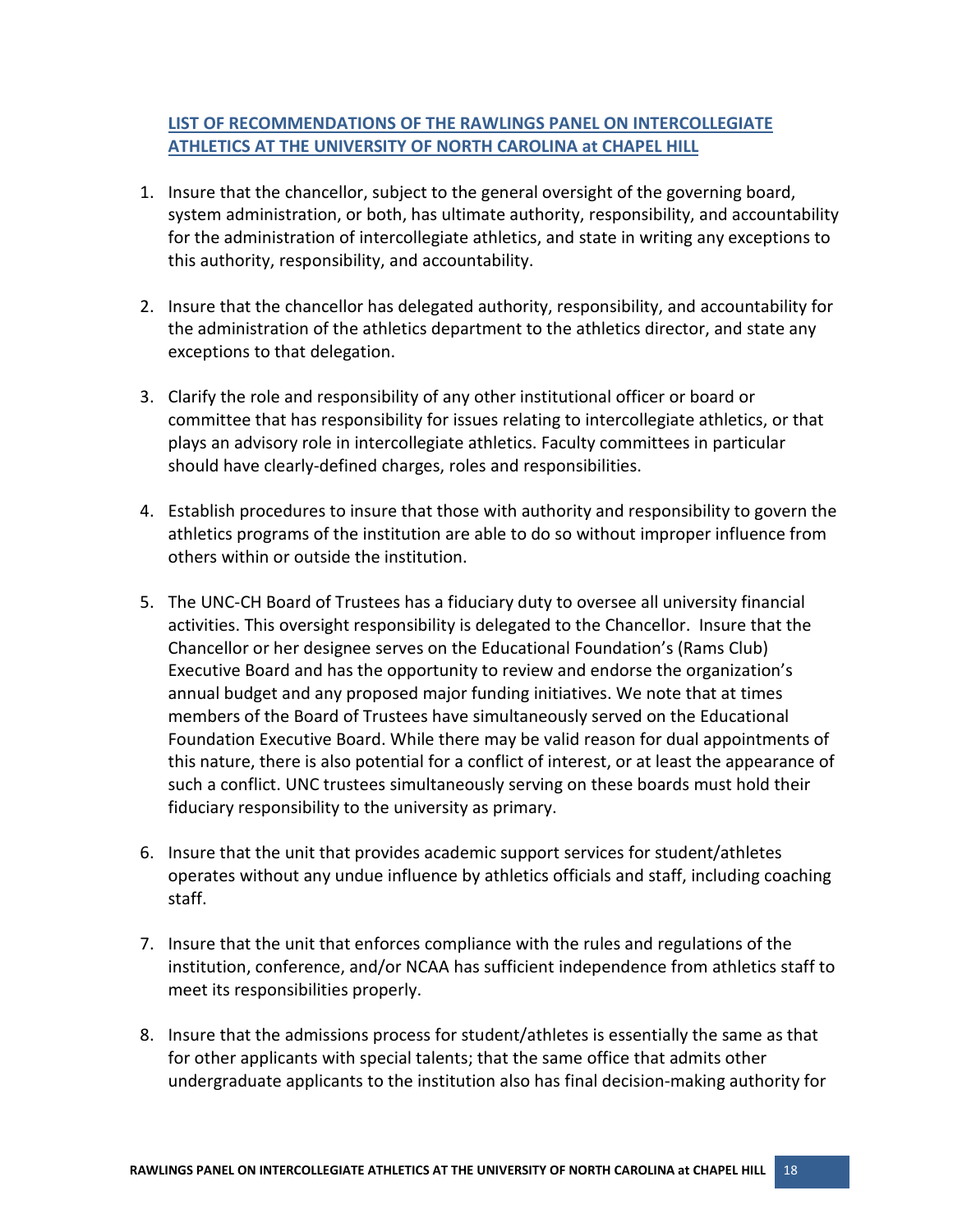the admission of student/athletes; and that all communications regarding prospective student/athletes between the athletics department staff and the admissions office are routed through the athletics director or his/her designee(s). Assure that, in the final analysis, one individual or office is responsible for the admission of student/athletes.

- 9. Insure that student/athletes are subject to general disciplinary rules and codes of conduct applicable to other students at the institution, including the same procedures and sanctions; assure as well that all athletics department policies are applicable specifically to all student/athletes, and that all communications regarding student/athletes between athletics department staff and student disciplinary staff are routed through the athletics director or his/her designee(s).
- 10. Establish standards and expectations relating to the medical services provided student/athletes that specify, at a minimum, that coaches a) have no hiring or other supervisory role with regard to medical or athletic training staff who work with their own teams, and b) may not attempt to influence any member of the medical or athletic training staff regarding the medical treatment of a student-athlete.
- 11. Establish an annual internal audit and an external audit every four years to test adherence to these measures.
- 12. Provide a method for staff to report to an external party (e.g., institutional legal counsel or institutional compliance officer) if delegations are compromised by individuals attempting to exercise undue influence contrary to documents of delegation intended to protect institutional control of intercollegiate athletics.
- 13. UNC-CH should revise the athletics department budget report to clearly delineate the spending that supports student/athletes' educational, professional or career development (e.g., scholarships costs, summer school, career counseling, cost of attendance or other educational expenses not covered by a scholarship) as compared with other operating costs (staff salaries, recruiting, team travel).
- 14. UNC-CH should make institutional financial data more transparent to the public by publishing NCAA financial reports; the athletics department budget, which may differ from the NCAA reports (because of the items listed in the previous recommendation); and additional financial data about long-term athletics debt and rates of change in athletics and academic spending.
- 15. UNC-CH should commit to maintaining responsible spending patterns, regardless of whether or not a different national regulatory approach is adopted.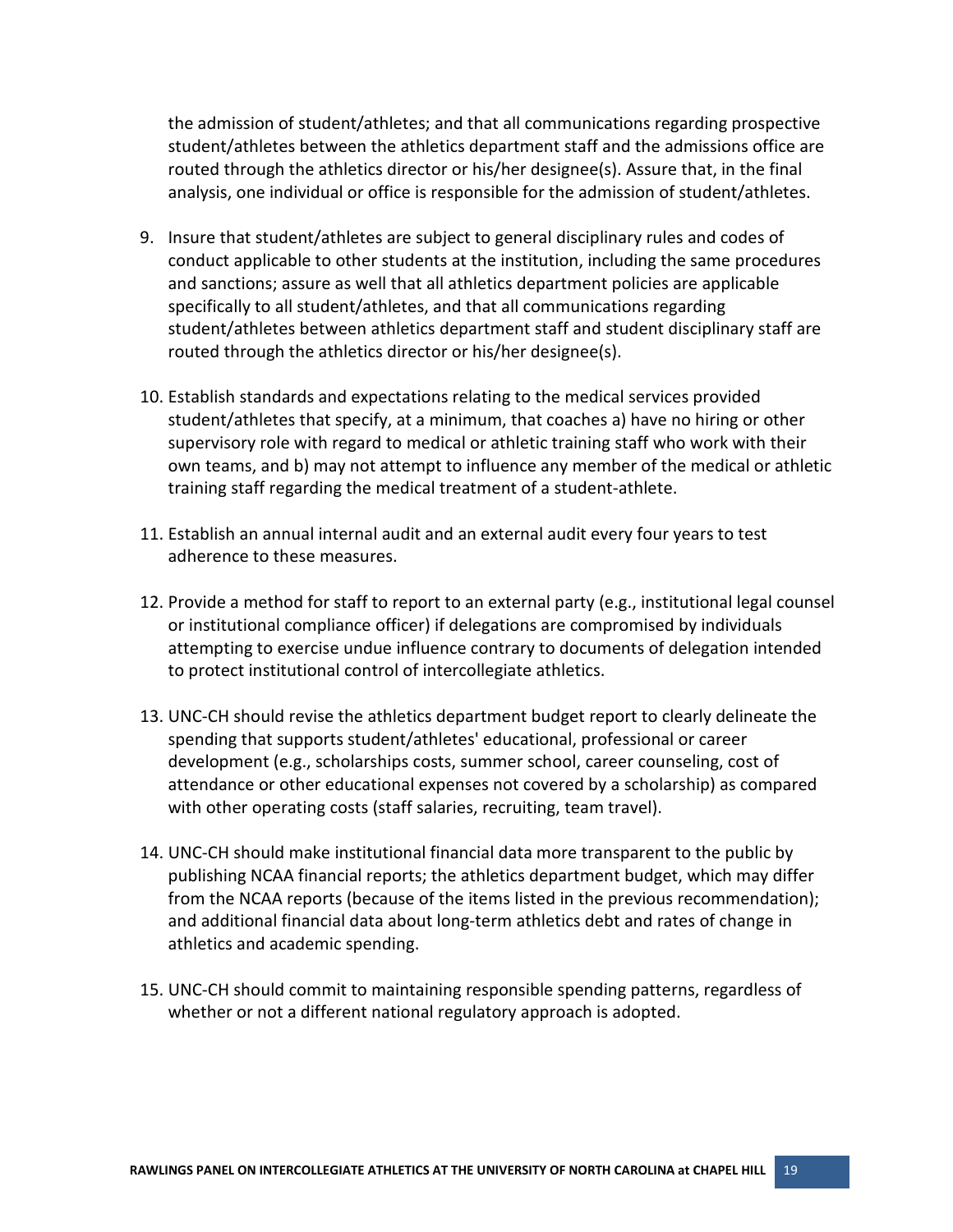- 16. UNC-CH should also consider taking a leadership position within the ACC, a specially selected network of peers, and the NCAA to promote broader changes to the financial model for Division I college sports.
- 17. Conferences and/or the NCAA can establish spending caps on specific sports for all team operating expenses. Case law has not addressed a total cap on team operating expenses but legal experts believe the preservation of athletics programs would serve as a procompetitive justification for such a measure.
- 18. The NCAA and conferences can explore ways to expand college athletes' educational benefits. Current NCAA rules allow universities to provide financial aid to athletes returning to school to complete their undergraduate degree; however, institutions are not permitted to provide additional aid beyond the completion of the undergraduate degree unless the athlete has eligibility remaining. Rule changes that allow universities to provide financial assistance to former scholarship athletes for graduate or continuing education should be considered. Funds for this additional aid could be drawn from athletically-generated revenues.
- 19. As recommended by the Knight Commission, conferences and/or the NCAA can create financial incentives based on athletic-to-academic spending ratios to discourage excessive spending on athletics and/or spending growth rates for athletics that are disproportionate with rates of change for academics. Such concepts can serve to more closely align the athletics enterprise to the academic enterprise.
- 20. Also as recommended by the Knight Commission, the revenue distribution formulas for the FBS College Football Playoff and NCAA Division I Basketball Tournament can be revised to insure that educational and developmental outcomes are valued and that athletics success is not overemphasized.
- 21. UNC-CH should develop a formal consortium of like-minded universities with similar academic standards that will enable discussion of creative solutions to the problems and risks posed by intercollegiate athletics.
- 22. UNC-CH should insure that the quantitative academic performance of "special admits" in athletics is representative of the performance of "special admits" in other categories of admission.
- 23. Qualitative assessments of "at-risk" prospective athletes should be conducted by admissions officials during the recruitment process.
- 24. As stated in the recommendation for a framework for protecting institutional integrity, the final decision-making authority for the admission of student/athletes must reside with the academic and admissions officials who make decisions for all other students.